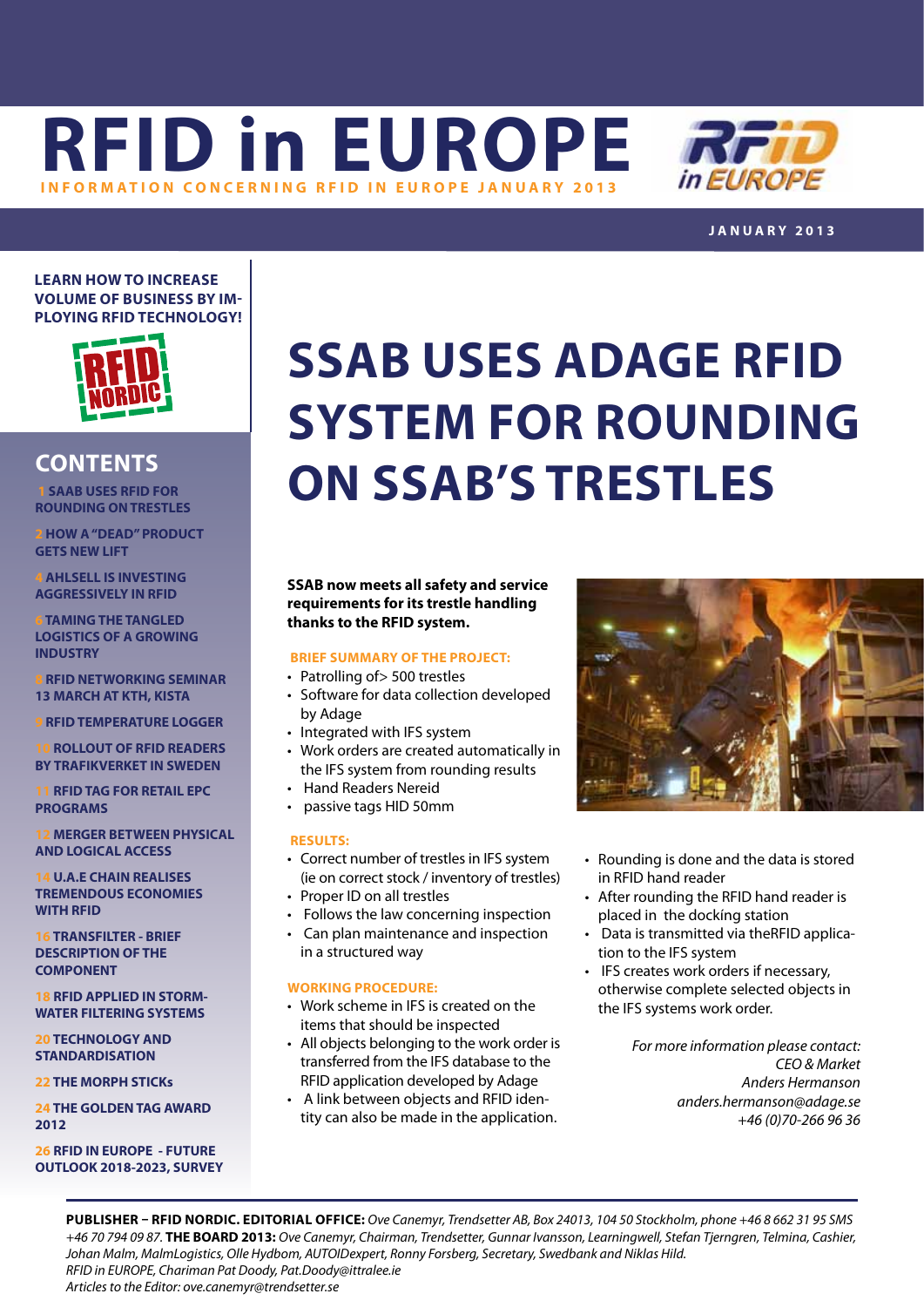

### <span id="page-1-0"></span>**How a "dead" product gets new life, helping customers optimising Total Cost of Ownership**



**The black RFID reader (above left) had been produced and sold by the Baumer Ident company for many years. It had been widely accepted by customers, not only in Europe, but also in many countries abroad. In the middle of the year 2006, Baumer Ident was sold and a few years after the take-over, the new owner decided to discontinue the LF line of products and only concentrate on UHF products.**



Now many customers were faced with a big problem, when replacements or repairs were needeed, or when present installations needed expansion. Since LF systems came on the market already in the 70's, stardardisation was not a big issue. Each manufacturer had his own way of handling the communication and energy transport between the reader and the transponder. The only thing that was common was the frequency - 125kHz.

Repairing old equipment was not possible, since some components were no longer available on the market. Expanding present installations would mean completely new equipment and new software, or at least very costly re-programming.

Last year we were approached by some customers, asking if we could not find a solution to the predicament of not having an equivalent to the Baumer reader.

The development of a totally new reader from scratch, was not an alternative, since it would incur too high costs.

Hence, we set out to scan the maket for a suitable reader we could use as a base for a conversion. Having tested quite a number of different systems, we finally settled for a suitable reader we found in Germany.

It had the main criteria we weeded, 2-channels to drive two separate antennas, all interface types we needed

i.e. RS232, RS485, RS422, Profibus DP and Ethernet/IP. Further and not the least important, the company was willing to cooperate with us to carry out a re-programming of their original command structure and substitute it for the Baumer commands.

This means that our customers will be able to use the new reader 1:1 without having to carry out any changes to their computer programs.

To further facilitate the integration of the new reader into existing systems, we have equipped the front of the reader with identical connectors as those that were installed on the Baumer reader.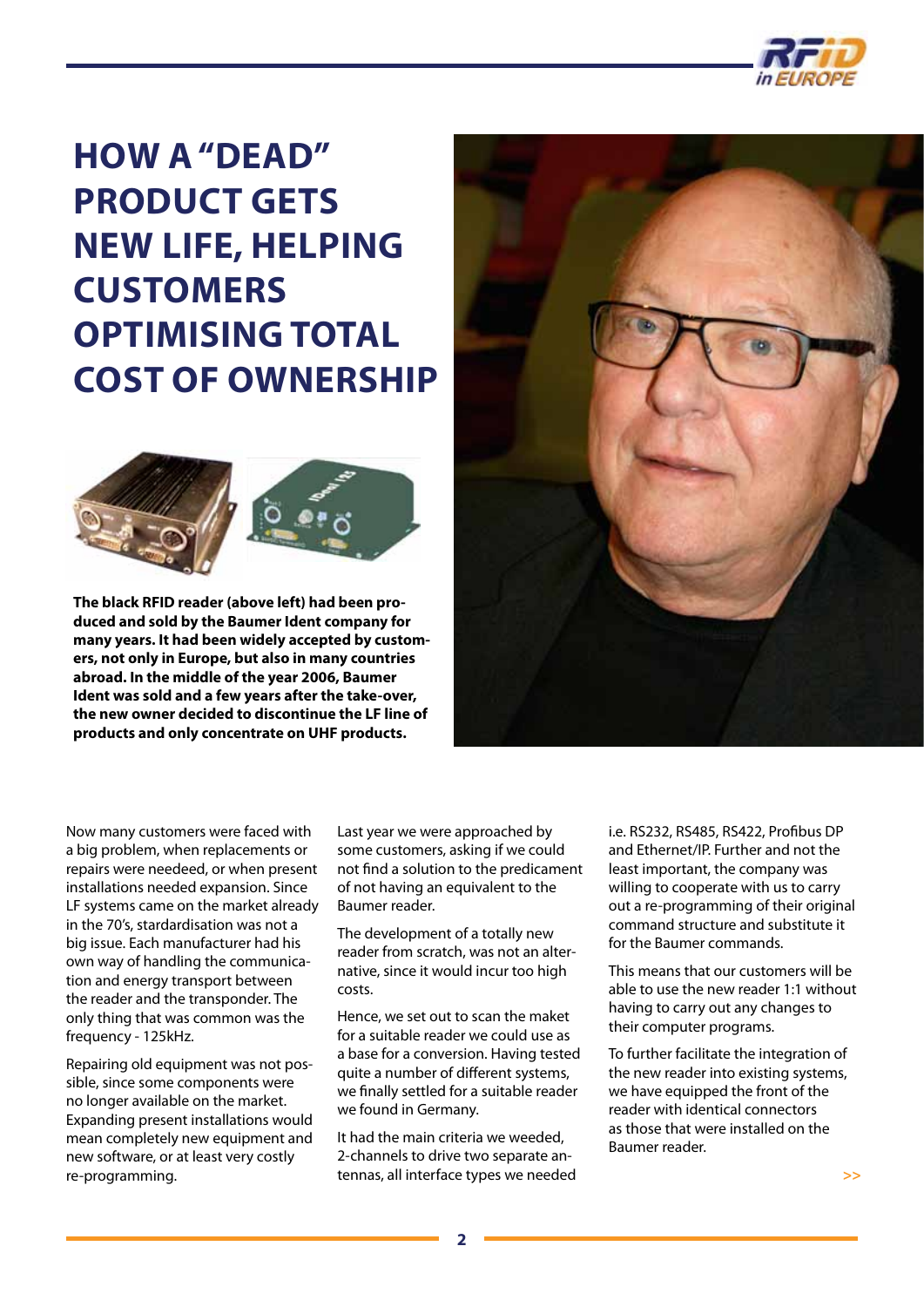

An additional positive feature was a change to the antenna circuitry, so that the Baumer antenna design could be kept unchanged.

The new reader can thus substitute a defect old reader without having to carry out any changes at all.

Let us take a closer look at some of the hardware changes we made, to make the conversion possible.

The first and obvious change was to find a way to change the communitation connectors from the more modern M12 type back to the older configuration, using D-Sub connectors.



### **Original communication board.**

By introducing a conversion board, we transferred the signals to the way they were arranged at the old Baumer reader's D-Subs.



### **Schematics of the transfer board.**

Being a more modern design, the new reader engine offers some additional features, that were not available back when the Baumer reader was designed e.g:

- USB service interface Integrated
- Web server Micro SD memory
- • expansion Integrated temperaturs sensor

### **The main reader board**

By utilising existing hardware, but only making necessary changes and additions, it has been possible to develop a "new" reader within a very short time and keeping development costs at a moderate level.

The life span of the presently installed product base has thus been extended and will improve the customers' TCO considerably.



*For more details please contact: Bob Forslund AMC HB [bob@amc-hb.se](mailto:bob@amc-hb.se) or Roland Karlsson Ident Service AB [info@identservice.s](mailto:info@identservice.s)e*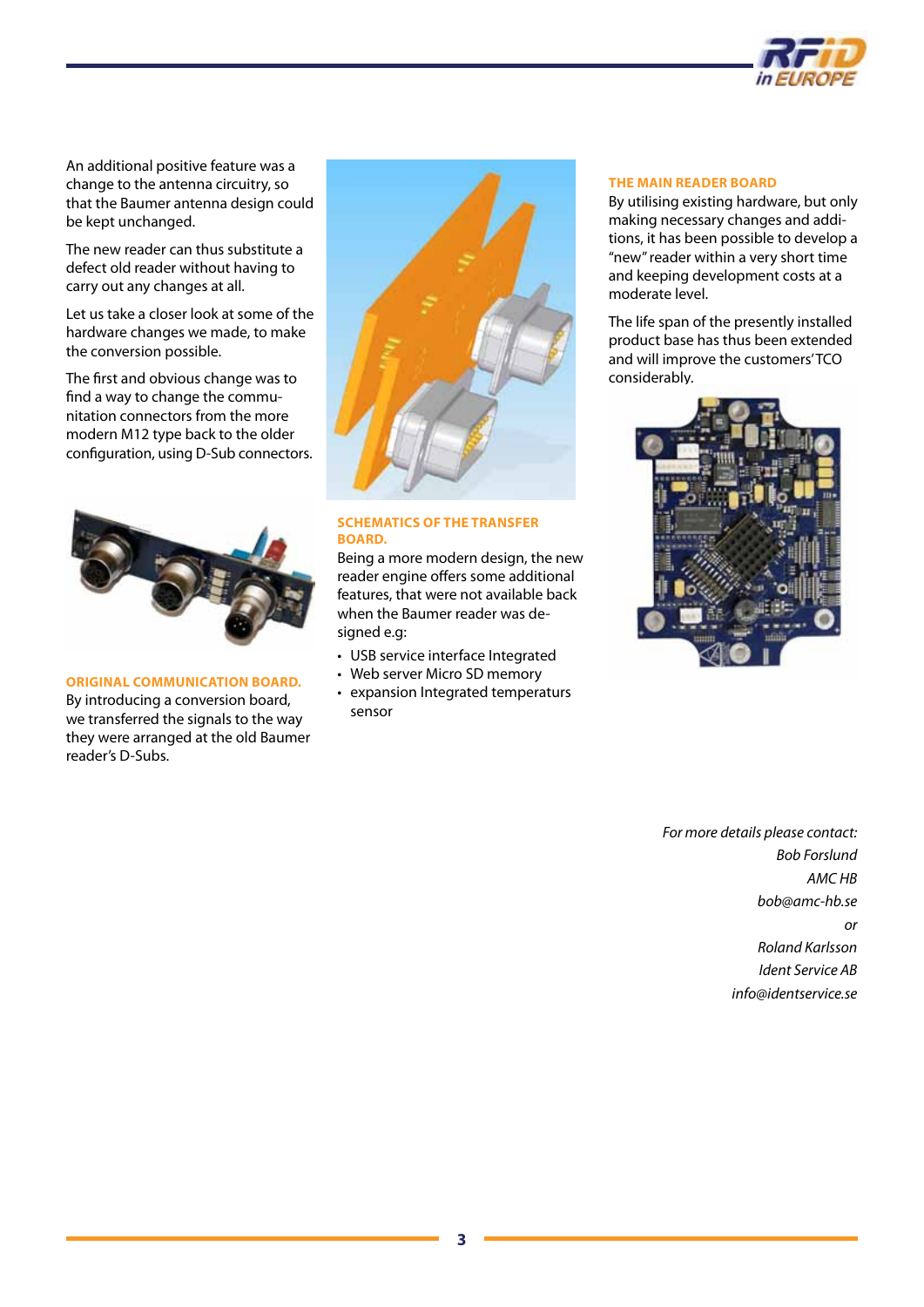

<span id="page-3-0"></span>

## **Ahlsell is investing aggressively in its logistics new RFID system**

**When trading group Ahlsell began using a system with RFID tags (Radio Frequency Identification) on their load carriers and RFID gates at the loading ports, they reduced the loading errors and reduced costs significantly.**

Ahlsell is a fast-growing group in the plumbing, electrical, tools, machines and refrigeration products for professional users. Each year the company delivers 5.5 million parcels in Sweden. A considerable volume with high demands on precision, punctuality and efficiency in logistics. After long time

using internal solutions Ahlsell chose to try something external and tagged its load carriers with RFID tags and implemented RFID gates in all of their loading gates. The specific RFID solution that Ahlsell chose was delivered by the company Vilant Systems who has a comprehensive solution that

provides a complete solution including hardware, software and installation.

- RFID readers and antennas installed at the loading gates and the tags on the load carriers are read and verified automatically by using our software at each loading gate, explains Peter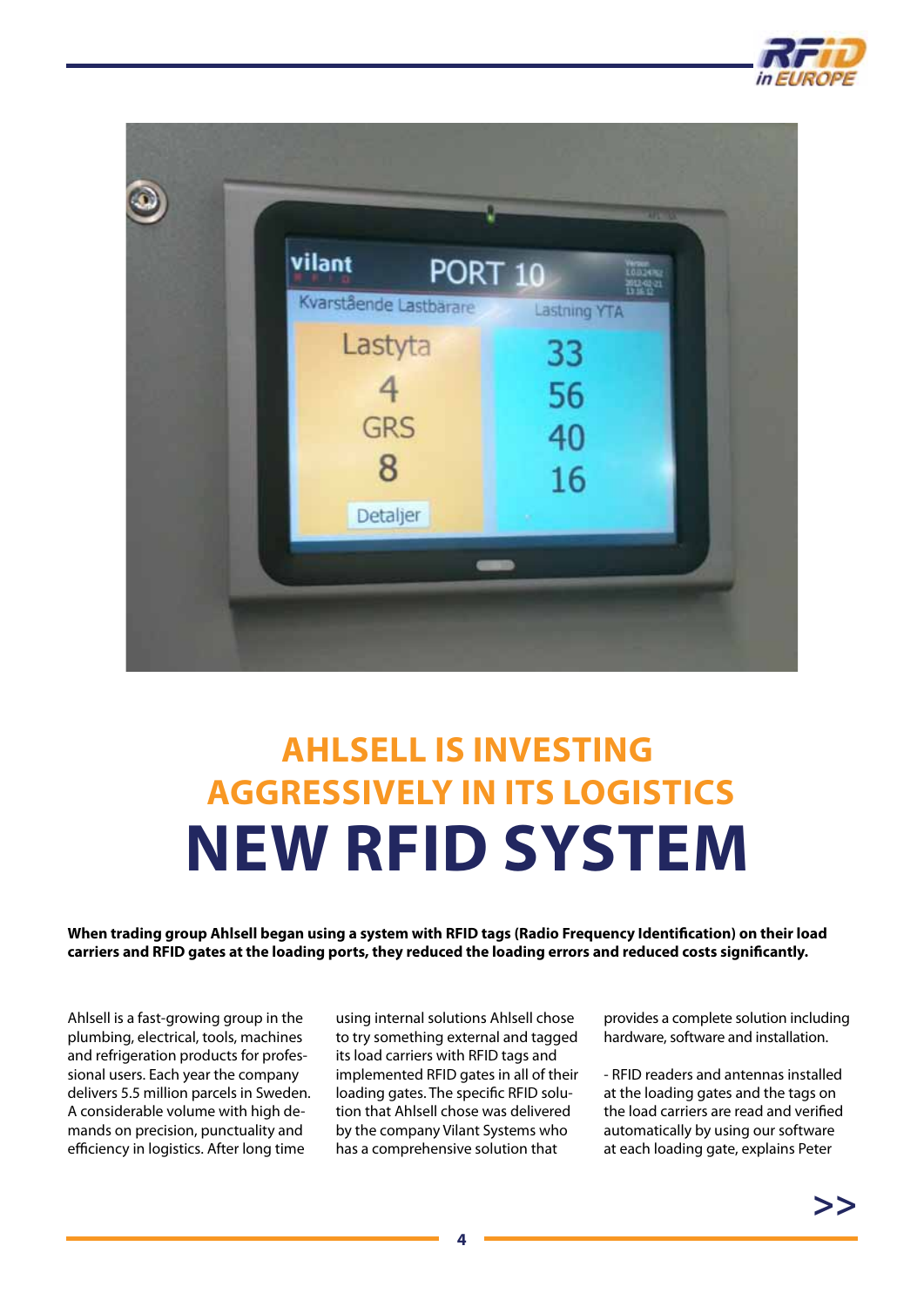

### *The system has met the expectations and now Ahlsell is planning to roll out the solution also to Norway during 2013 and then to Finland.*

Hietala, Country Manager of Vilant Systems in Scandinavia.

The RFID tag attached to the freight carrier contains a returnable asset identifier developed by GS1, also called a GRAI (Global Variable Returns Asset Identifier) that identifies each load carrier and makes it easy to follow and track on individual level. Vilant RFID gates automatically identifies all cargo carriers when passing loading gates, while Vilants System software check their status and position.

- The automation and efficiency that this system provides, facilitates the handling of large volumes. The number of errors is drastically reduced and visibility increases, adds Peter Hietala.

If a faulty load carriers passes an RFID gate Vilant trigger a loud sound alarm in order to eliminate any delivery failure and additional costs.

#### **From barcode to RFID**

At Ahlsell central warehouse and logistics hub in Hallsberg near Orebro and 150 trucks arrives and departs

daily. Via 35 cross docking hub the goods is loaded on 1200 plastic bins, 1000 plastic pallets and 250 steel scaffolding. The logistic scale requires a well-functioning system and before Ahlsell started to use RFID technology, the load carriers was monitored with their own system based on barcodes. Barcode solution required manual scanning and but could not gain control over where the missing individual load carriers were sent and when. Sometimes deliveries ended up in wrong destinations with unhappy customers and costly corrections as a result.

"- Barcode had, unlike RFID system, really only one function, to check what we have sent," explains Daniel Johansson, Logistics Manager at Ahlsell.

After the installation of the RFID system, there are displays with Vilants software at each loading gate in Ahlsells warehouse in Hallsberg.

On the displays you can see the gate loading window based on the automated loading schedule for each departure. The effects of the system

are significant; last year Ahlsell had 110 boxes sent to wrong destination containing packages to several customers. Since the implementation of the RFID system there has only been one delivery error. Today Ahlsell knows exactly how long each asset has been outside the warehouse and if it's not returned in time, the carriers have to replace them.

The main advantages with the RFID system is the automated quality control and monitoring function, Daniel Johansson summarizes.

The system has met the expectations and now Ahlsell is planning to roll out the solution also to Norway during 2013 and then to Finland.

> *For furter information please call: [Peter.Hietala@vilant.com](mailto:peter.hietala@vilant.com)*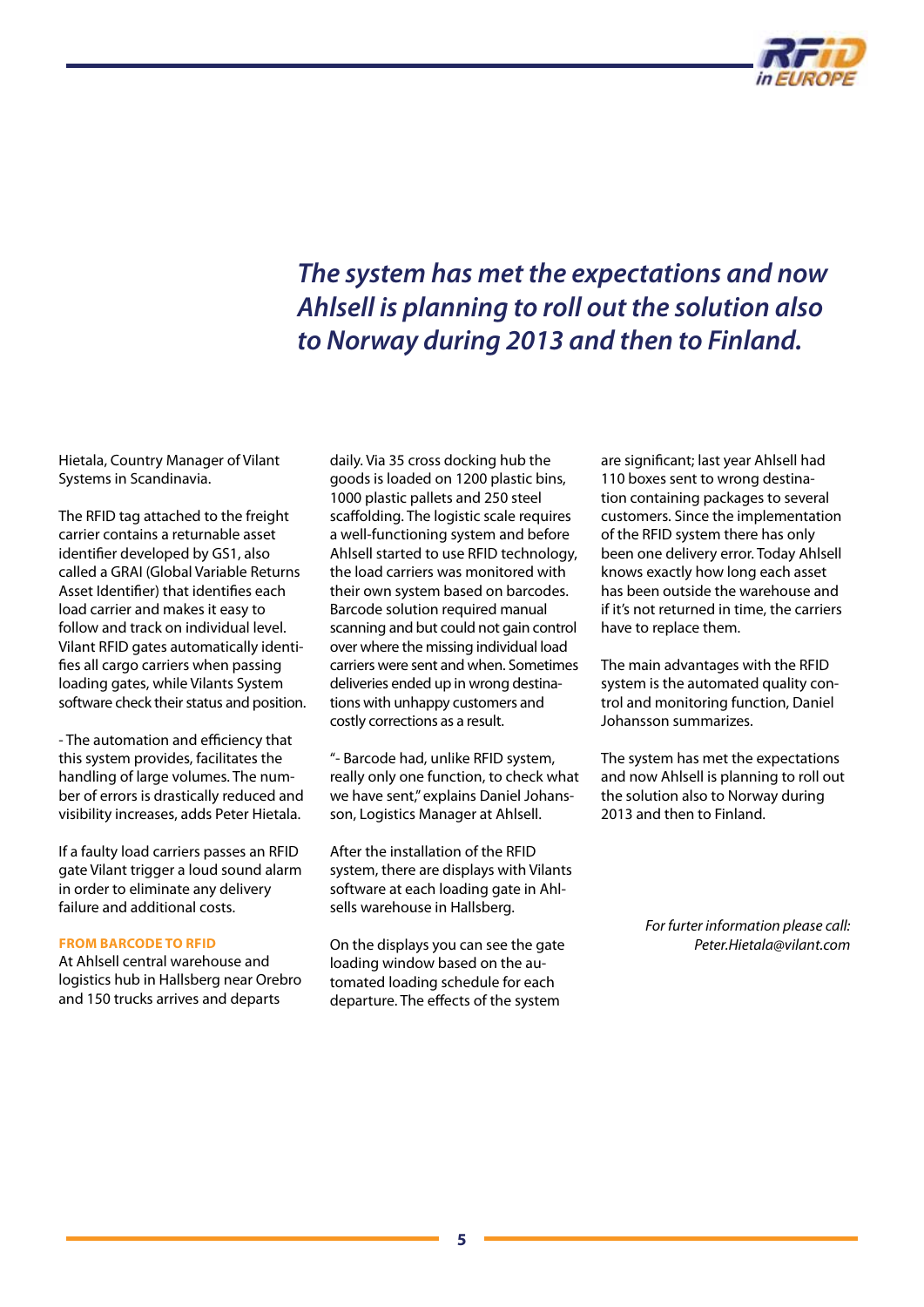

### <span id="page-5-0"></span>**TAMING THE TANGLED LOGISTICS OF A GROWING INDUSTRY Baas Plantenservice**

# **implements Nordic ID solution**

**Imagine 15,000 trolleys loaded with plants coming from 400 suppliers, getting repacked and shipped out to 350 different shops in the space of a single day. That's the situation at Baas Plantenservice's horticultural distribution centres in Holland during peak season, from March to May. Now imagine keeping track of those comings and goings with clipboards, telephone calls and emal.** 

#### **CROSSING THE DIGITAL DIVIDE**

Until recently, horticulture distribution powerhouse Baas Plantenservice relied heavily on paper lists, which were then transcribed into a database. "The process inevitably involved some human error," says Edwin van Lenthe, Logistics Manager at Baas. "But there was also a lag in getting information from paper into our computer system. A one-hour delay, when you've got hundreds of trucks rolling in, is a problem."

In January 2011 Container Centralen,

the company that provides trolleys and trolley maintenance contracts to greenhouses, rolled out an initiative tagged 'Chip It'. The undertaking saw the company tag more than 3.5 million trolleys across Europe with EPC Gen 2 passive ultrahigh-frequency (UHF) RFID tags. Container Centralen wanted better control over its trolleys — the industry standard in the horticulture market. Baas Plantenservice took one look at the new trackable trolleys coming into its facilities and saw an opportunity for its own operations.

Convinced of the efficiencies of RFID and encouraged by an influx of tagcarrying trolleys — an investment borne by Container Centralen—Baas Plantenservice decided to set up a pilot program. They enlisted the assistance of Dutch systems integrator Mieloo & Alexander, who set up their Scan Green RFID Supply Chain Platform, as well as Qurius, ERP integration experts. To feed the system they used Nordic ID Merlin and Nordic ID Morphic mobile computers with cross dipole antenna and RFID/ barcode scanning capability.

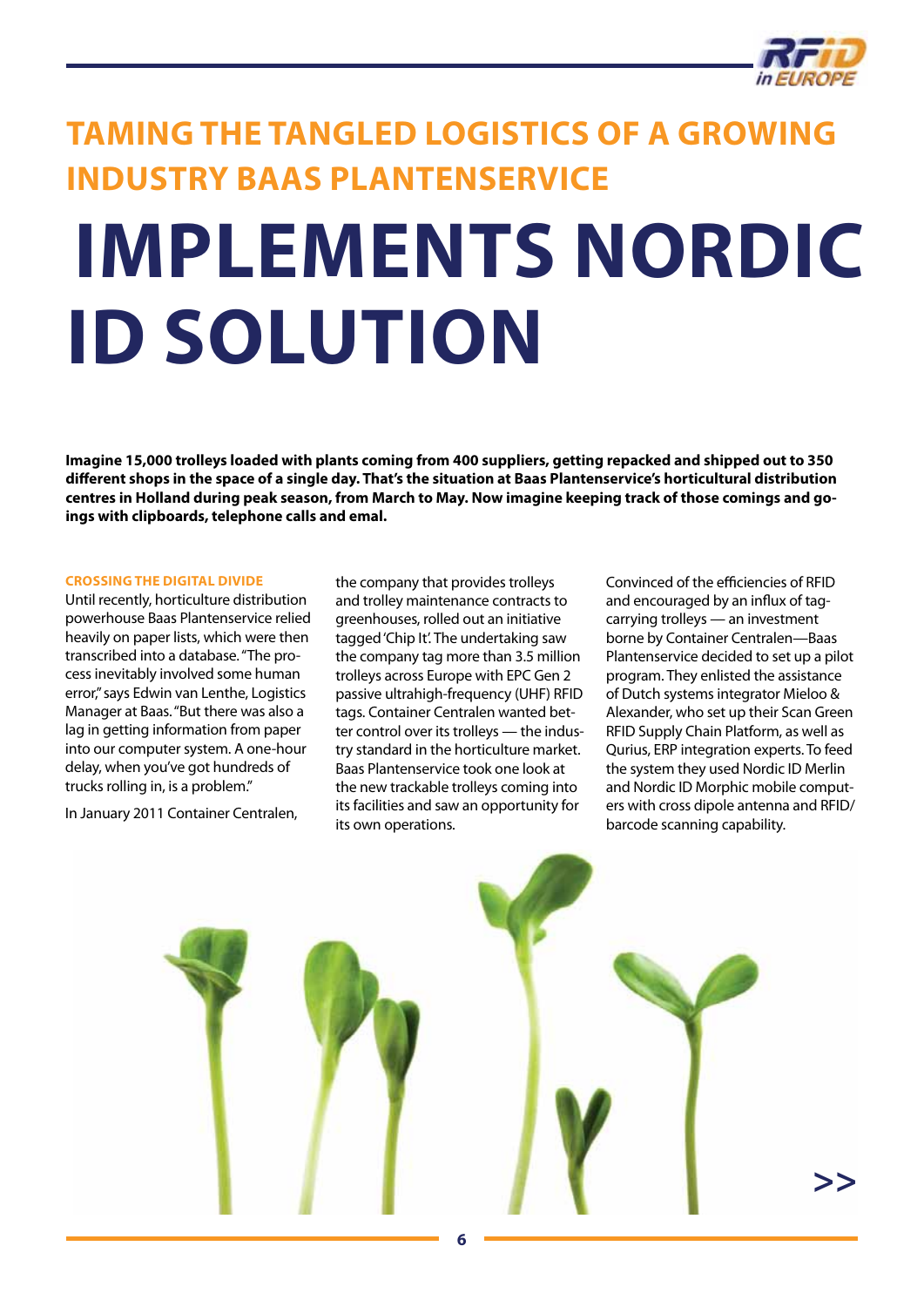

### *"Our development team has truly mastered the devices, and also Nordic ID support is very good."*

### **NORDIC ID THE PREFERRED PARTNER**

Sander Merkx, Director and Partner at Mieloo & Alexander, says his company chooses to work with Nordic ID when the decision is theirs to make. "We've involved Nordic ID on maybe 15 projects since the end of 2007. Their devices demonstrate consistently reliable reading behaviour, which is very important for user operated scanners," he says. "Our development team has truly mastered the devices, and also Nordic ID support is very good."

Baas Plantenservice implemented the pilot during the summer of 2011 in collaboration with four of their main growers. These suppliers were provided with Nordic ID Morphic mobile computers running Mieloo & Alexander's Scan Green RFID Picking software. Growers would scan products to associate them with trolley tags. Data was then sent by Wi-Fi, UMTS, or cradle to the ScanGreen Supply Chain

platform, which passed it on to the ScanGreen receiving application running at the server level and on Nordic ID Merlin mobile computers at BAAS distribution centres. Once trolleys were scanned on the receiving dock and the data was verified against that which growers had scanned, the information was passed on to BAAS' ERP system.

Receiving trolleys at BAAS is now an efficient process requiring nothing more than a quick scan of each trolley with Nordic ID Merlin mobile computers. "Before, trolley control from grower to distribution centre and back again was effective but not efficient," says van Lenthe. "Now it's both."

Supply chain transparency boosts profit

In January 2012 Baas began working with 50 of their most important growers, representing 50% of inbound

volume, to track inbound trolleys and take advantage of the tags they carried. "When trolley administration is completed automatically it saves growers time as well," says van Lenthe. "The system creates a more transparent, faster supply chain, helping to increase profit margin. Certainly, growers that participate will share in more revenue."

The next stage of the roll-out has already begun. It involves streamlining the flow of goods between BAAS Plantenservice and customers in Germany as part of the German-Dutch Interreg IVa Project RAAS (RFID Application And Support). In addition to increasing the visibility of the flow of goods, which will enable new collaboration potential in the near future, BAAS Plantenservice also expects to gain better control of returnable assets between supplier and retail operations. As this is a pain point for many suppliers, a proven solution will definitely generate a lot of interest!

> *For further information please call. [mirva.saarijarvi@nordicid.com](mailto:mirva.saarijarvi@nordicid.com)*



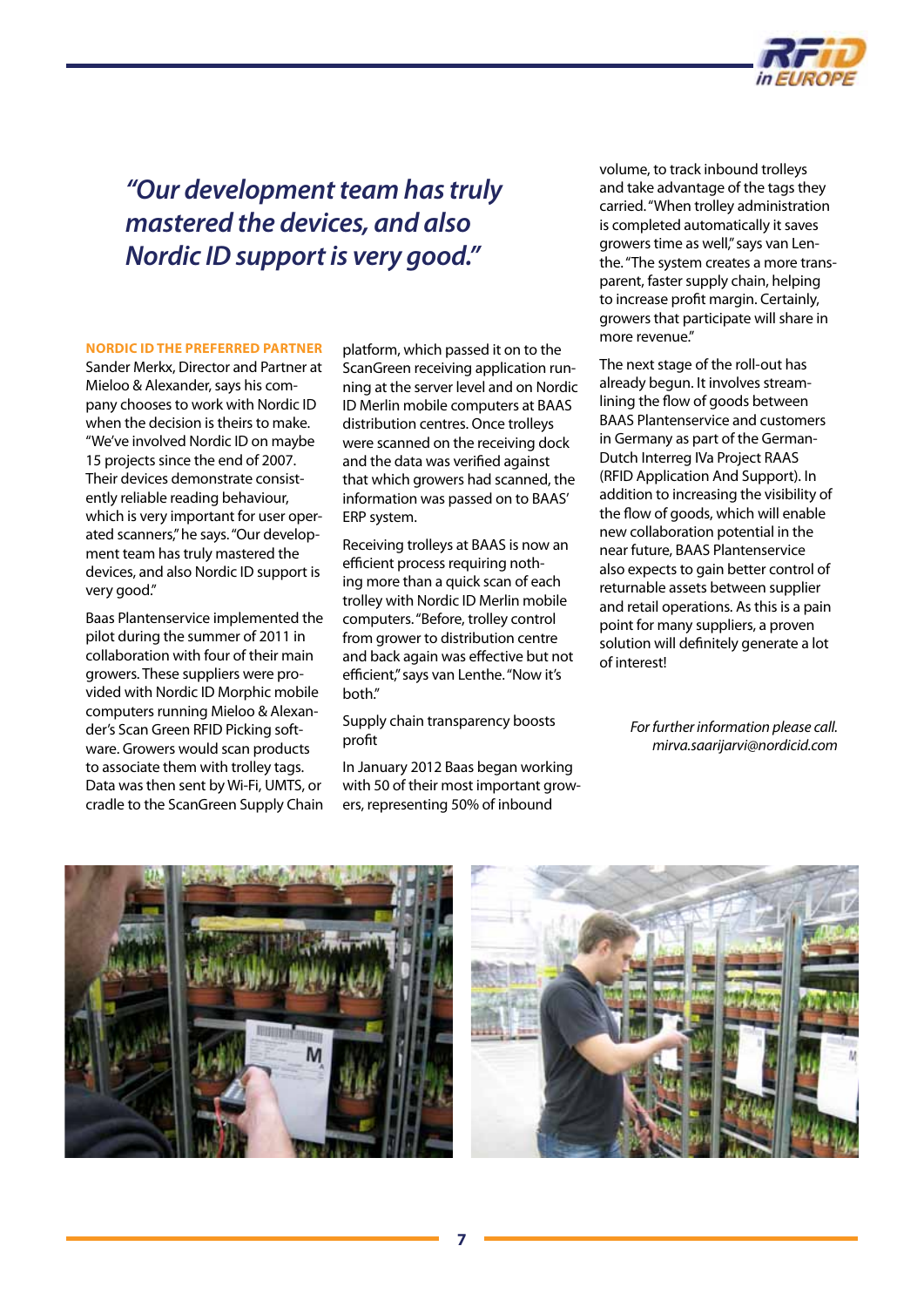

### <span id="page-7-0"></span>**RFID Nordic and KTH iPack Center is happy to present RFID Networking Seminar in Kista, 13 March 2013 at KTH Electrum, Isafjordsgatan 20-26, Trapph. C (Ka-C1) Kista – Stockholm**

### **The Program**

| 09.30 | Registration and display area open   |                                    |
|-------|--------------------------------------|------------------------------------|
| 10.00 | RFID - Welcome and background        | Ove /Lucas RFID NORDIC             |
| 10.20 | <b>RFID standards</b>                | Olle Hydbom, AutoID experts        |
| 10.40 | <b>RFID in Security</b>              | Zsolt Noveczki Loxtore RFID System |
| 11.00 | coffee                               |                                    |
| 11.20 | New RFID cases from Finland          | Hielke vanOostrum/AlexanderAmonoff |
| 11.40 | Tag in size of chip                  | Mr. Akira Nagase Hitachi Japan     |
| 12.00 | <b>RFID</b>                          | Guided tour IPack Lab. / LUNCH     |
| 12.40 | Low power sensors for RFID           | Cristina Rusu, ACREO               |
| 13.00 | RFID in Industri                     | Jos Klein Woud, Siemens            |
| 13.20 | iPack center at KTH                  | Prof. Axel Jantsch                 |
| 13.40 | RFID in waste water filtering        | Niels-Ander Dannrup, CamTech AB    |
| 14.00 | <b>RFID</b> in Trade                 | Niklas Hild, Microtracking         |
| 14.20 | RFID in harsch environments          | Anders Hermansson, BnearlT         |
| 14.40 | RFID in CarSharing, Seou South Korea | Prof. Jongtae Rhee, Dongguk Univ.  |
| 15.00 | coffee                               |                                    |
| 15.20 | RFID in guns and rifles              | Dr Ing. Kebo Vladimír VSB Ostrava  |
| 15.40 | New Compatible RFID reader           | Bob Forslund, AMC                  |
| 16.00 | Information about RFID in Europe     | Ove Canemyr, RFID NORDIC           |
| 16.20 | Annual meeting RFID NORDIC           | All Members from RFID NORDIC       |

### **You are most welcome to contact us**

**Free entrance.** But please make registration at: [ove.canemyr@trendsetter.se](mailto:ove.canemyr@trendsetter.se) +46 70 794 09 87 or [lucas@retorium.com](mailto:lucas@retorium.com ) +46 70 182 1500

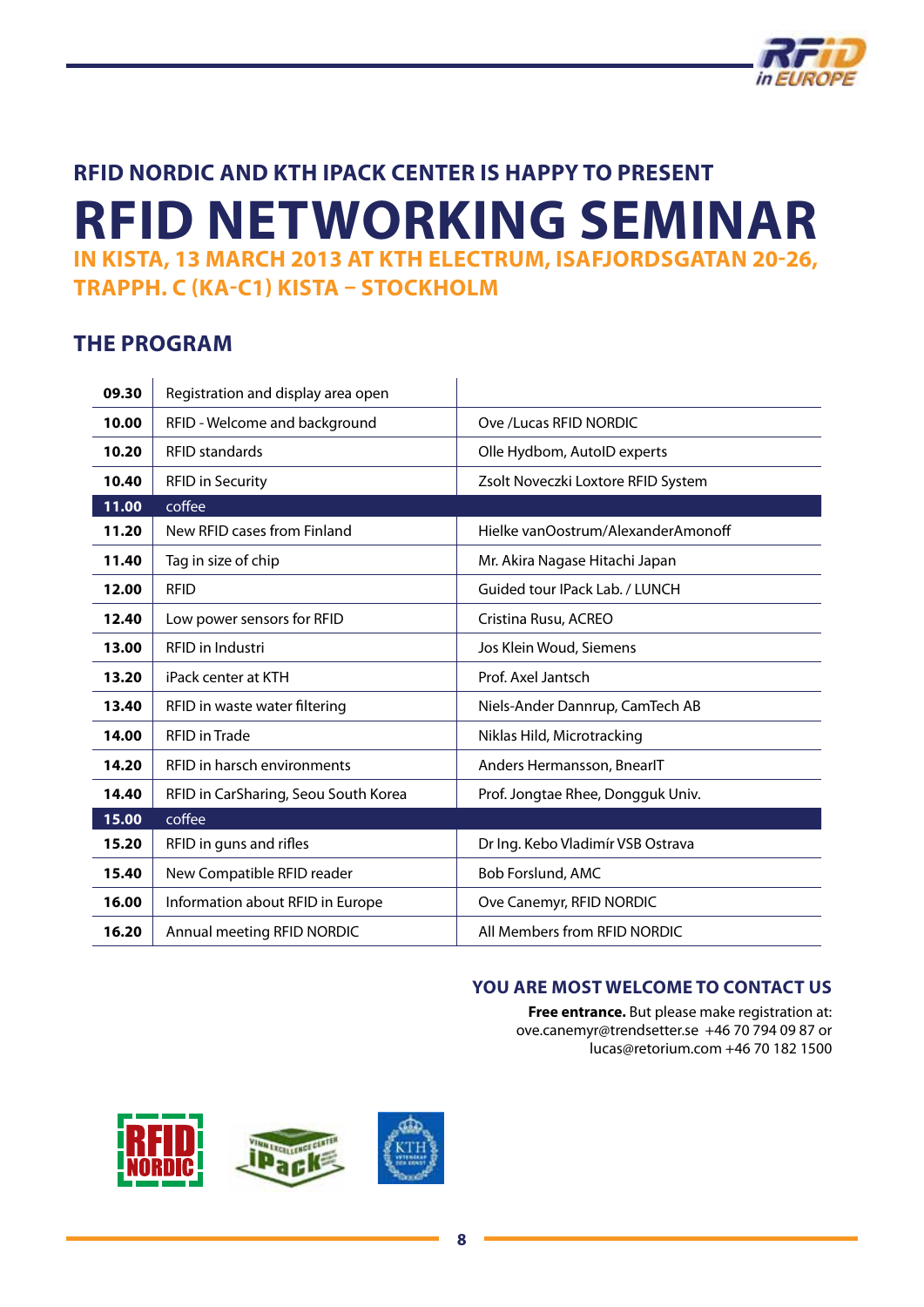

<span id="page-8-0"></span>

### **RFID TEMPERATURE LO** II) ILMO

### **Advance Information D14TEMP01**

#### **Features**  $P = \frac{1}{2}$

- • Fully compliant up to ISO 14443A-4 (ISO 15693 option)  $\mathcal{L}$
- Temperature accuracy:  $\pm$ 0.5°C (abs),  $\pm$ 0.1°C (relative)  $y$  comp  $\mu$  perature accuracy.  $\pm 0.5 \leq (avg)/20.1 \leq 0.1$
- Temperature range -30°C to + 100°C
- $\bm{\cdot}\;$  Fully configurable temperature logging profile
- • 16 bits linear low-offset instrumentation >? ADC
- • 10 K samples storage capacity
- • SPI master interface for auxiliary slave
- • Optional ultra low power crystal clock
- • MSP430 CPU with debug interface
- • Can be operated with and without battery power
- • Firmware upgradable
- Ultra low power tag storage mode ( $< 0.1 \mu$ A)
- DES encryption hardware support
- Available as Tested Dies (KGD) or in QFN  $H = H \times T$  $m$  able as rested bies  $(n\omega b)$  or  $m$



### **Description**

The DELTA Microelectronics D14TEMP01 is an ISO 14443A transponder chip (PICC) that performs and stores temperature measurements with a configurable time interval (0.1s to 10h).

The start of the temperature logging can be delayed. The total logging capacity is 10 K samples, each with a precision of 16 bits. Data transfer rate is up to 848 kb/s and the UID is configurable up to 10 bytes. With a credit card size antenna, operation up to 10 cm from reader is possible. operation up to 10 emm

For autonomous temperature logging the device is mounted with a 2.7 – 5.5V battery. When no temperature measure ment is performed standby current consumption is below 1μA. When an RF field is applied, the internal power supply switches to power extracted from the RF field. This way, data from the memory can be accessed even with an expired bat tery. The chip can also supply 2.7 – 5.5V to an auxiliary slave. The embedded EEPROM memory size is 32k bytes. Apart from temperature data and default drivers, it can also hold custom SW applications. It is therefore possible to use the chip for accessing and controlling auxiliary SPI components. Guard banding is possible yielding a warning if the tempera ture has been measured outside the guard band. Tamper detection e.g. revealing if a wire has been broken, can also be supported. DES hardware encryption is available for data privacy.  $\sigma$  autonomous temperature logging the device i custom SW applications. It is therefore possible t be supported. DES hardware encryption is availa  $rac{1}{2}$   $\epsilon$  and  $\epsilon$  and  $\epsilon$  and  $\epsilon$  and  $\epsilon$  and  $\epsilon$  and  $\epsilon$  and  $\epsilon$  and  $\epsilon$  and  $\epsilon$  and  $\epsilon$  and  $\epsilon$  and  $\epsilon$  and  $\epsilon$  and  $\epsilon$  and  $\epsilon$  and  $\epsilon$  and  $\epsilon$  and  $\epsilon$  and  $\epsilon$  and  $\epsilon$  and  $\epsilon$  and  $\epsilon$  and  $\epsilon$  and  $\epsilon$   $\frac{1}{2}$  $\frac{1}{2}$ 

### **Possible application areas**

Temperature logging for temperature sensitive objects/ parcels or RF interface to various SPI controlled sensors e.g. pressure, tilt voltage, light etc. An auxiliary differential input to the  $>$ ?

ADC can support an additional external analog sensor. ADC can support an

> **For further information please contact** *Gert Jørgensen – [gj@delta.dk](mailto:gj@delta.dk) Gunnar Bjarne Andersen – [gba@delta.dk](mailto:gba@delta.dk)*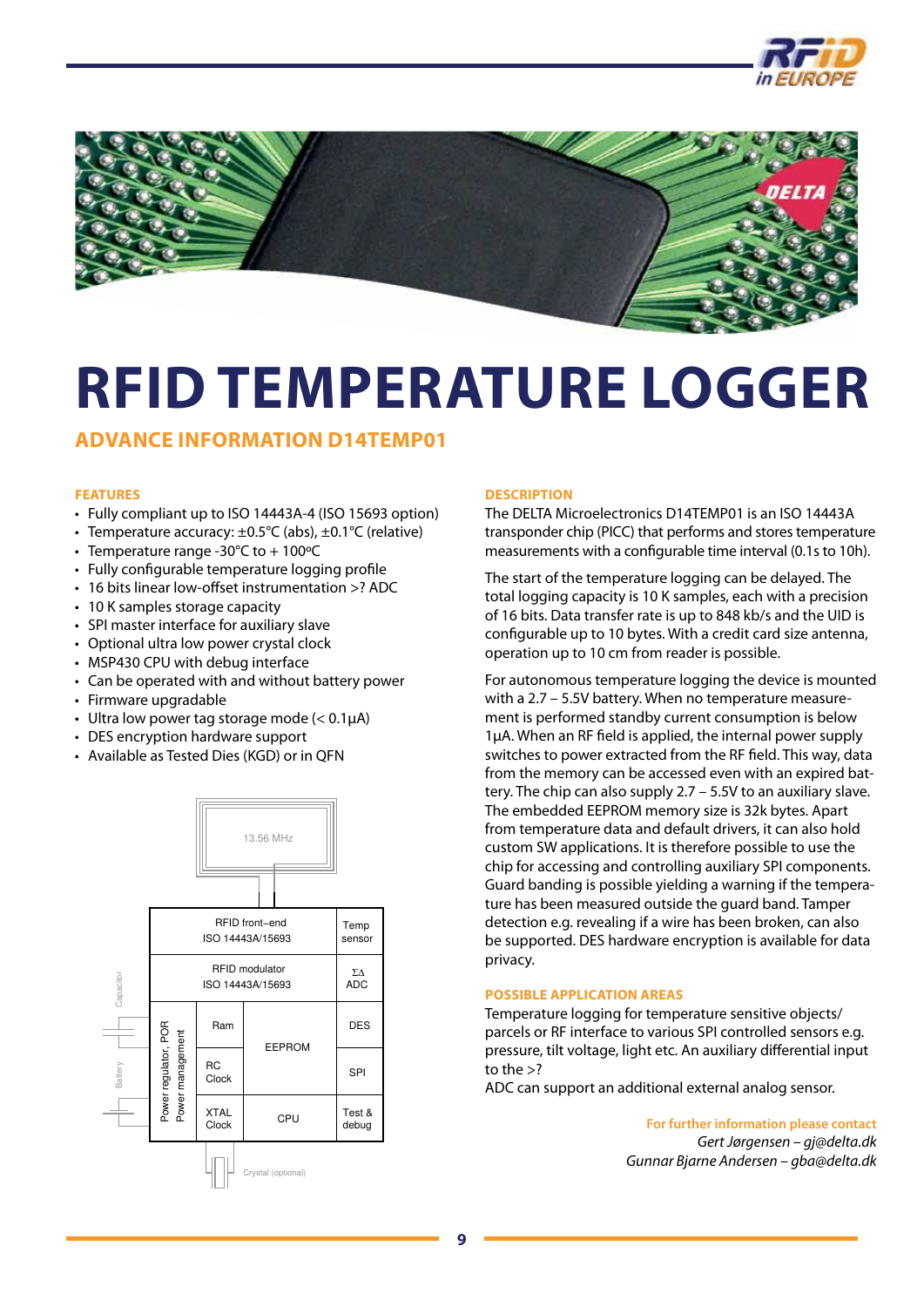

## <span id="page-9-0"></span>**TagMaster Confirmed as Supplier for Continued Rollout of UHF RFID Readers by Trafikverket in Sweden**

*TagMaster, a producer of advanced RFID solutions for railway applications, has received additional orders for the XT-3HD long-range RFID reader from Trafikverket*

> TagMaster, a producer of advanced RFID solutions for railway applications, has received additional orders for the XT-3HD long-range RFID reader from Trafikverket (the Swedish Rail Administration). This follows the successful verification by Trafikverket of the performance of the XT-3HD reader's in the field. The first readers were supplied to Trafikverket at the end of 2011 under the supply contract issued to TagMaster and its system integrator Swarco. The RFID readers are being rolled out by Trafikverket as part of its nationwide system for tracking goods wagons as they pass detection sites on the Swedish mainline rail network. TagMaster will deliver additional XT-3HD long-range RFID readers to Trafikverket which are fully EPC Gen 2 (ISO 18000-6C) compliant. The XT-3HD is the heavy-duty model of TagMaster's XT-series of UHF readers and is certified to the requirements of the demanding railway environment. The XT-3HD is based on TagMaster's existing fourth generation reader technology and includes an open architecture Linux operating platform. To enable the detection of untagged wagons, axle counters have also been interfaced directly to the XT-3HD reader in this application.

> TagMaster continues its co-operation with organisations such as Trafikverket

and GS1 in order to promote the use of EPC Gen 2 (ISO 18000-6C) compliant readers and tags for this railway wagon tracking application. Trafikverket, along with several other infrastructure owners in Europe are implementing RFID wagon tracking systems and by specifying the use of an ISO standard, they will provide interoperability over boarders for the various stake holders across Europe.

"We see this additional order not only as confirmation that the concept Trafikverket has selected is working well, but also that our RFID readers have met the tough requirements needed in the railway environment. We are very pleased to continue our co-operation with Trafikverket and we will continue to target this wagon tracking application in Europe and expect to see further interest from infrastructure owners and operations over the coming year", says Richard Holt, Director of Transportation at TagMaster AB.

**For further information, please contact:**  Richard Holt, Director of Sales for Transportation Phone: +46 8 632 1968 E-mail: [richard.holt@tagmaster.com](mailto:richard.holt@tagmaster.com)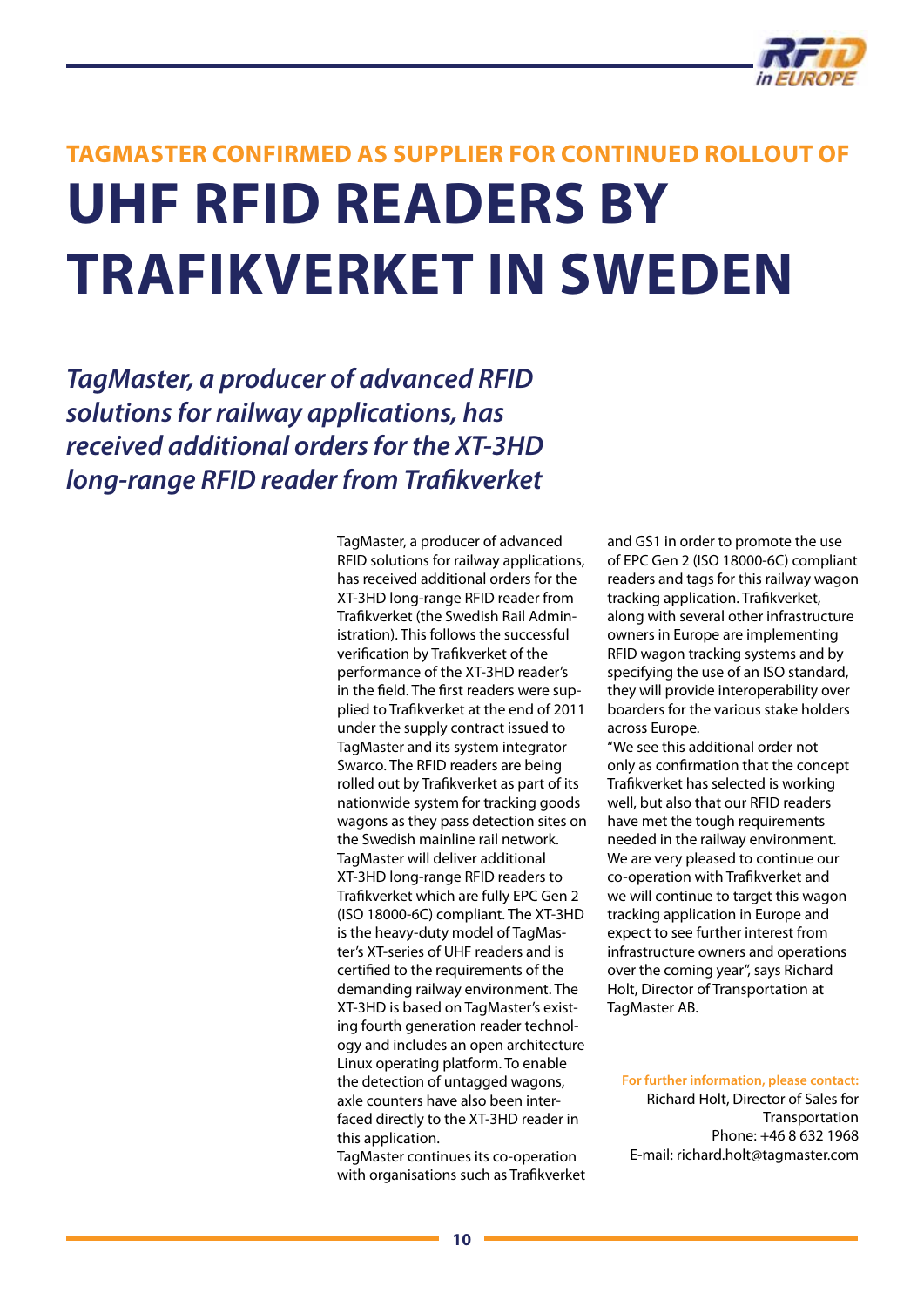

## <span id="page-10-0"></span>**SMARTRAC Launches WebLite UHF RFID Tag for Retail EPC Programs**

**SMARTRAC a developer, manufacturer, and supplier of RFID transponders and inlays, has announced the introduction of its new UHF EPC compliant WebLite inlay.**

The SMARTRAC WebLite inlay represents a technological advance in both size and performance. With an antenna size of only 46 x 15 mm (1.8" x 0.6"), it is especially suited for item-level tagging and identification where RFID tag space is limited and performance is of critical importance.

Due to its compact form and special design, which takes into account RF requirements for close coupling and high population RFID scanning, the SMARTRAC WebLite perfectly meets the needs of retail apparel applications. Close coupling occurs when RFID-tagged items are stacked in close proximity to each other. SMARTRAC has been working with its partners, renowned independent test facilities, major retail end users, and RFID hardware providers, to test, qualify, and approve the WebLite tags and inlays for immediate deployment in major item-level tagging applications.

"The new SMARTRAC WebLite is an important next step for item level identification in retail. As EPC tagging expands to a wider range of consumer products, reduced tag size without compromise in performance has become very important", says Michael Teitelbaum, CEO of r-pac International Corporation. "We are pleased that we are able to deliver the new EPC tagging solutions to retailers and their brand suppliers based on our close cooperation with SMARTRAC. The industry has been demanding a small

format tag, such as the WebLite, that meets the most challenging tagging situations. The WebLite meets the technology needs of the industry by performing on a wide range of products from denim to kitchen electrics – while maintaining a small form factor."

"Our new WebLite inlay is the result of our close collaboration with and commitment to our partners as well as our goal of understanding the needs of end users, retailers, and brand owners in their quest for significantly improved merchandise visibility enabled by RFID technology. Working with r-pac has allowed us to take application requirements from end users, turn them into a product concept, and, in a very short period of time, validate and approve this concept in the form of a new product, the SMARTRAC WebLite," said Wolfgang Schneider, Member of the Management Board and Head of SMARTRAC's Business Unit electronic Product Identification (ePI).

Technical features of the SMARTRAC WebLite with Impinj Monza™ 5 IC:

Antenna size of 46 x 15 mm / 1.8" x 0.6" 128-bit EPC, 48-bit serialized TID Especially suitable for item-level retail, logistics, and supply chain applications

The SMARTRAC WebLite is currently available. High-volume production started at the end of November. The WebLite has gone through stringent performance testing by major U.S.

retailers with RFID programs and has passed these tests for a multitude of product categories. The WebLite is available in converted, fully printed, and encoded form through r-pac and the r-pac worldwide service bureaus.

The new WebLite products will also be displayed at the SMARTRAC booth (#2059) at the NRF 102nd Annual Convention & EXPO from January 13 to 15, 2013, at the Jacob K. Javits Convention Center in New York City.

**If you have any questions about SMART-RAC, please contact:** Tanja Moehler Head of Corporate Communications & Marketing SMARTRAC N.V. Phone: +31 20 30 50 157 tanja.moehler@smartrac-group.com Internet: www.smartrac-group.com Twitter: <http://www.twitter.com/ SMARTRAC\_NV>www.twitter.com/ SMARTRAC\_NV

#### **If you have any questions about r-pac, please contact:**

Paul Arguin Director of RFID Development r-pac International Corp 132 West 36th Street, NYC 10018 Phone: +1 212-465-1818 / +1 978-725-5919 Email: [paul.arguin@r-pac.com](mailto:paul.arguin@r-pac.com) Internet: [www.r-pac.com](http://www.r-pac.com)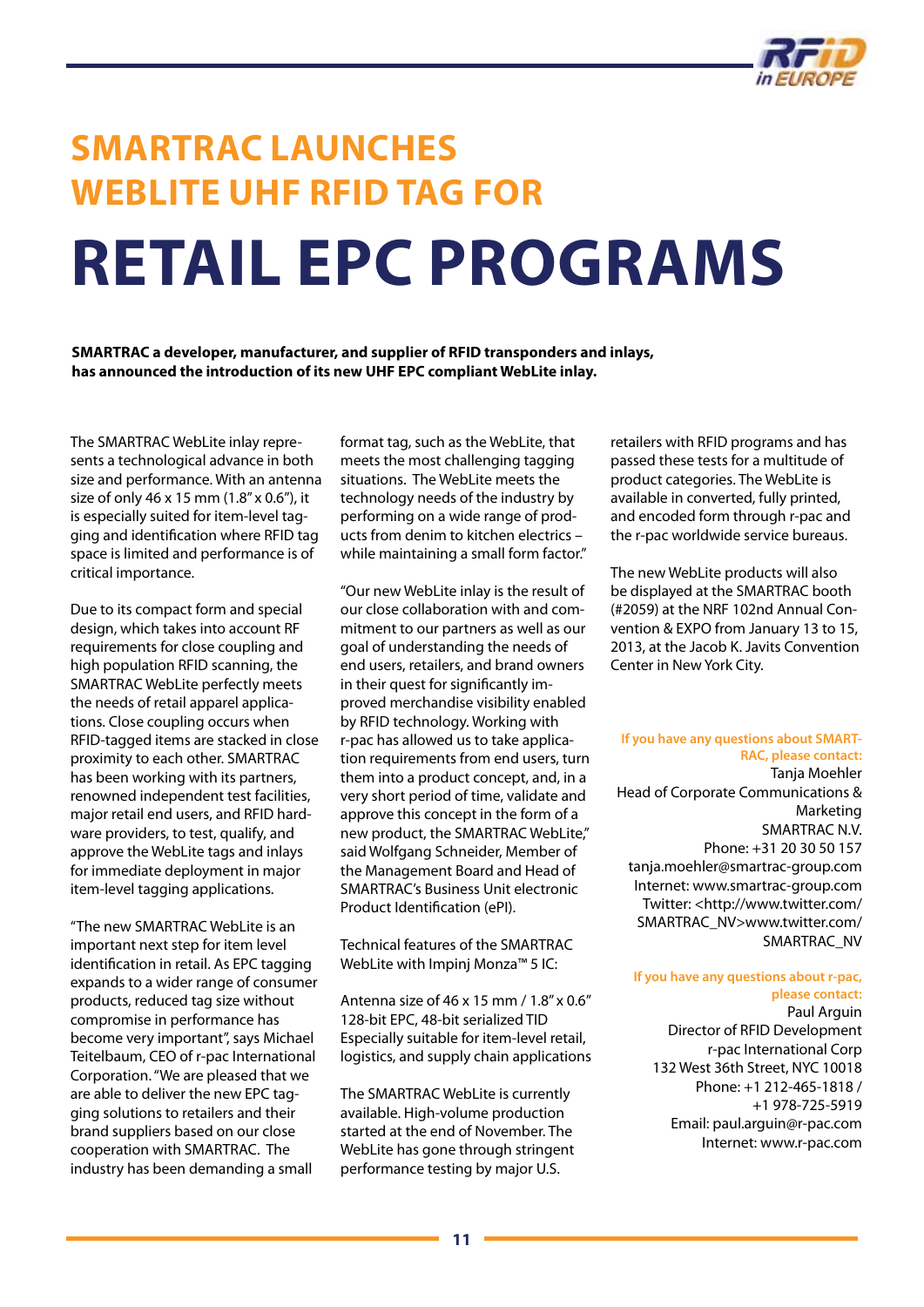

### <span id="page-11-0"></span>**Merger between physical and logical access - PAS Card and Nexus wants to revolutionize the security business**

**On the 24th of August Nexus and PAS Card merged and are now part of the same parent group. The fusion brings physical and logical access closer together. The companies aim is to offer the market cost effective, entirety solutions from the same supplier and revolutionize the security business with new, open solutions.**

Through open solutions that are not tied up to a specific supplier Nexus and PAS Card will take security one step further. The companies look to offer something that the security business is demanding.

– Our products and competence form a unique offer that makes the processes more efficient for our customers, when it comes to both physical and logical access. We are going to be the best alternative when it comes to combining physical and logical access, says Peter Gille, CEO of Nexus.

Nexus is one of the leading companies within authentication and identification, and has with its innovative solutions enabled easy access to various services for over a 100 million users. An extended product portfolio, where logic access is tied together with physical access, will make it possible for our customers to use the same access to a door as well as to the company network and cloud services. By combining these two worlds Nexus will be able to raise the security and increase the accessibility and make it easier for the user. The Nexus Group has earlier acquired the software company vps, which specialize in software for physical access. PAS Card is the leading company on the Nordic market within ID Solutions and has a concept for physical access that complements what Nexus offers.

The fusion of the two companies results in a group with 160 employees, a turnover of a quarter of a billion, fourteen offices in eight countries where the solutions are used by over 25 000 customers. The merge between the companies comes in a time when there is a strong tendency to integrate the physical and logical access on the market.

– We will be able to offer open unique solutions, without tying the customers to one specific technique, which we believe is the key to success. We

want to take the leading position on the global market and offer broad solutions that are missing today, says Freddie Parrman, MD PAS Card.

PAS Card has since the start 2006 been one of the most prominent companies on the Swedish security market. Their concept for physical access will now be exported outside the Nordic countries with the offers that Nexus has in their portfolio. A fusion with Nexus, who is ranked as one of the leading companies within secure access solutions, is a new course. Freddie Parrman and Peter Gille are both convinced that this new course is the right way to be able to offer what the customers request in the future.

– We have unique products and unique competence within the two companies. Together will we be able to create innovative and efficient solutions.

#### **For more information, please contact:**

Peter Gille, CEO Nexus, 070-825 00 14, e-post: [peter.gille@nexussafe.com](mailto:peter.gille@nexussafe.com) Freddie Parrman, MD PAS Card, 08-685 45 65, e-post: [freddie.parrman@pascard.se](mailto:freddie.parrman@pascard.se )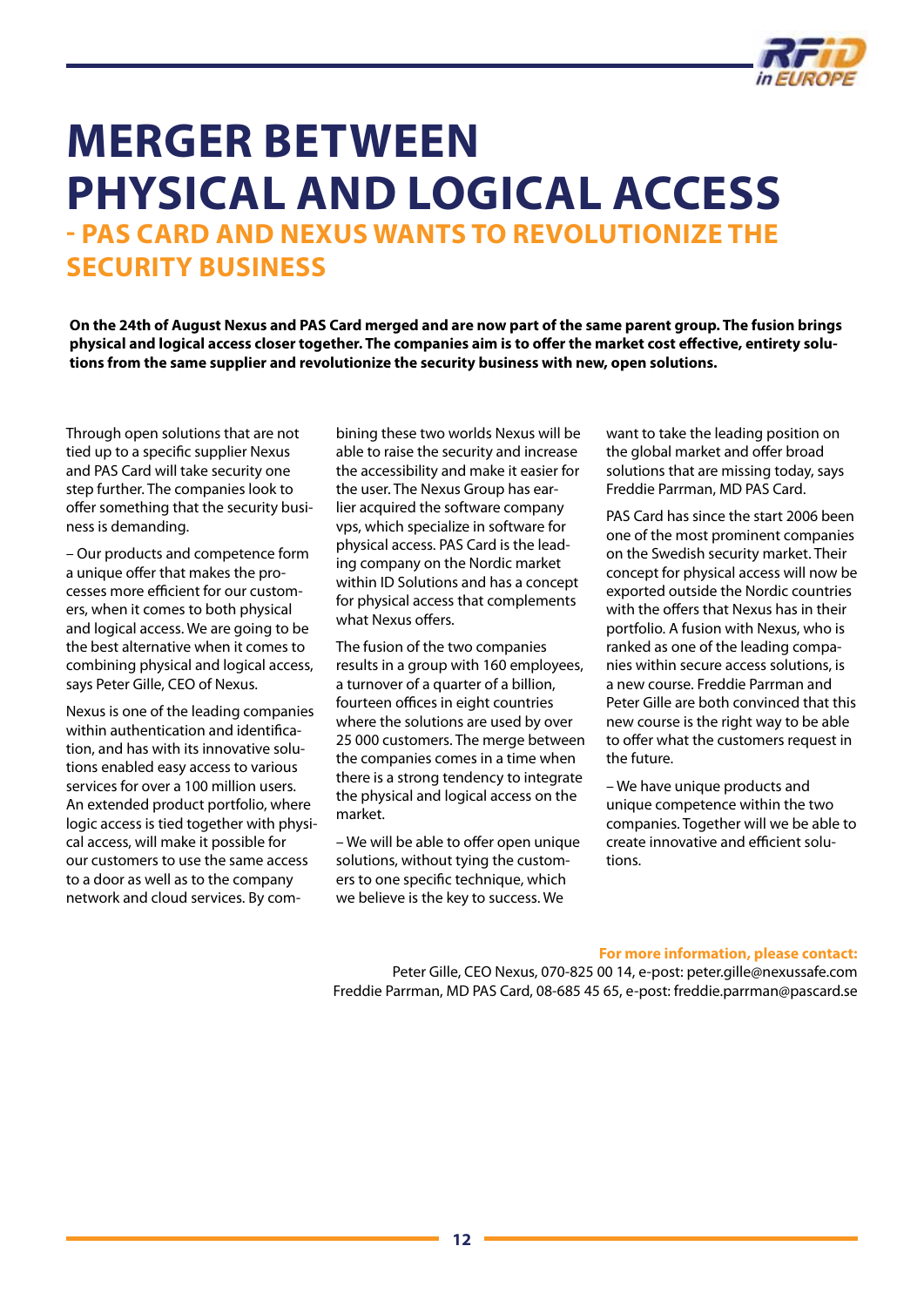



### **OUR WELL – Y OUR SOLUTION**



**Please contact:** [Gunnar.Ivansson@learningwell.se](mailto:Gunnar.Ivansson@learningwell.se)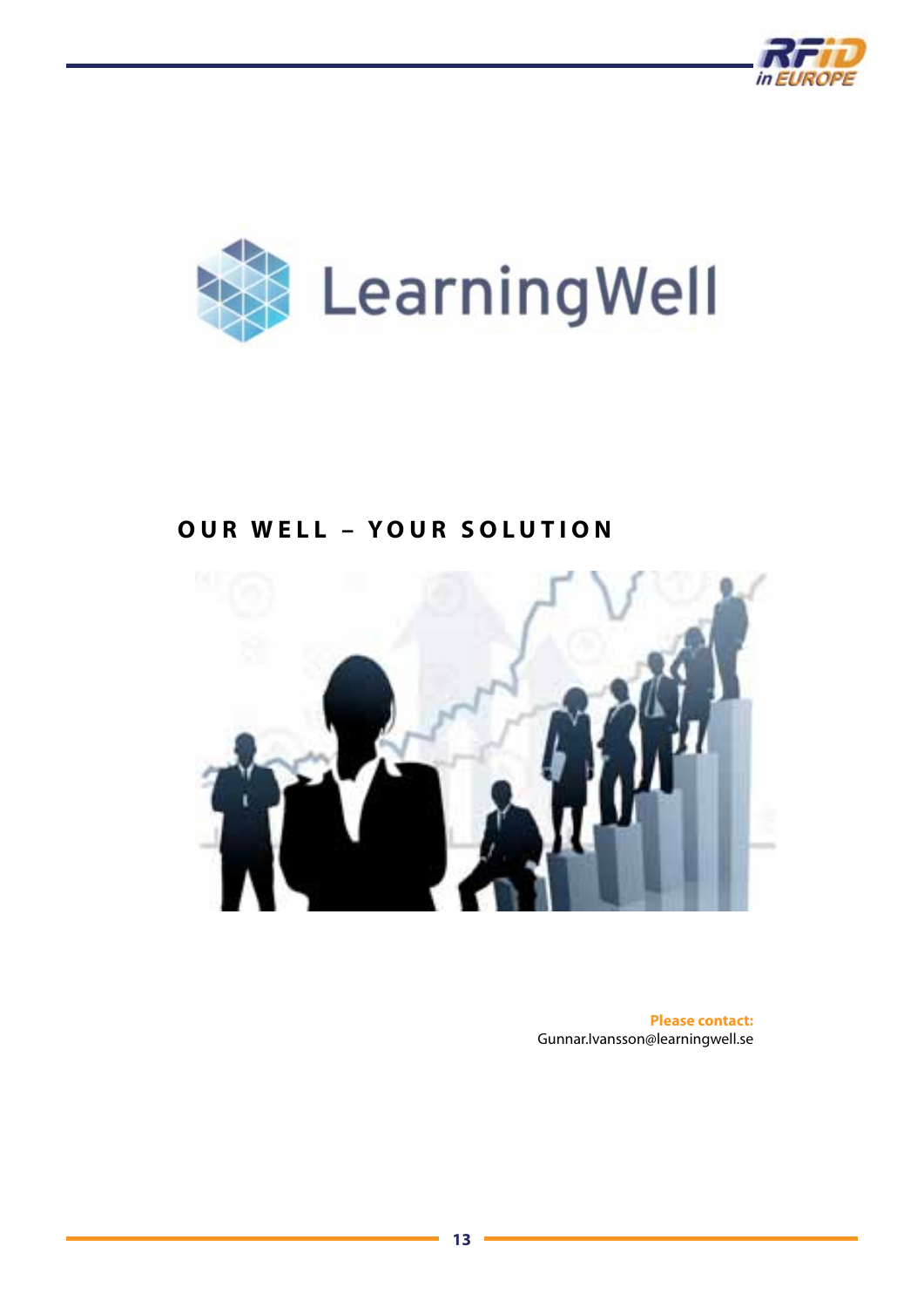



## **NORDIC ID PARTNER Technowave HITS A HOME RUN IN THE PERSIAN GULF**

**Major U.A.E. chain realises tremendous economies with RFID**

**When Persian Gulf retail giant Liwa Trading Enterprises became aware of shrinkage in several of its stores, it looked to technology partner Technowave International for a solution.** 

**The Abu Dhabi - United Arab Emirates - based retailer counts more than 200 stores in its network across the Persian Gulf region. 19 of those stores, exclusive to the GANT brand, were experiencing significant shrinkage. At Technowave's suggestion, Liwa decided to pilot the use of RFID in one store and upon successful trial, rolled it out to nine of those stores across the U.A.E. to help control shrinkage and increase efficiency.**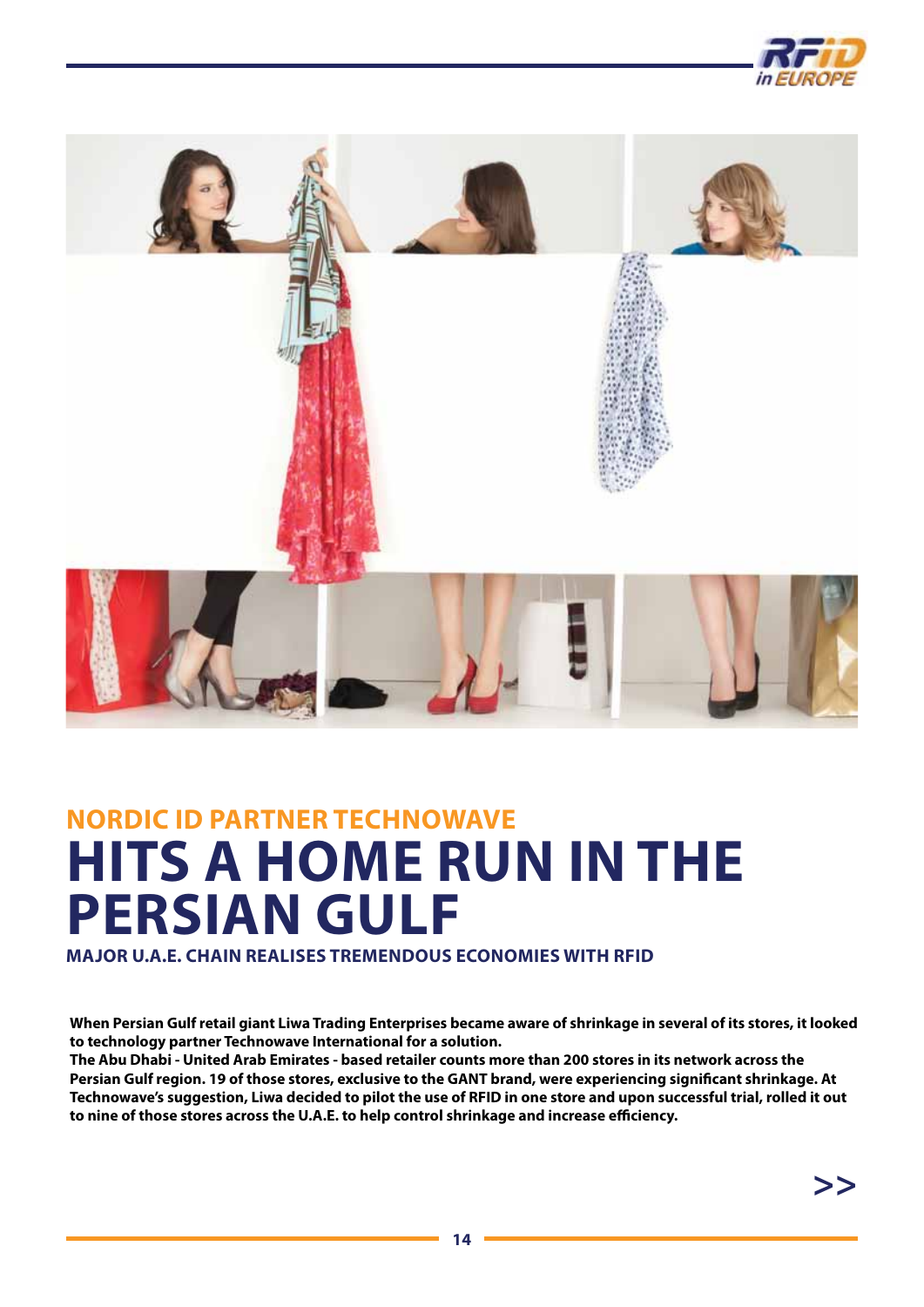

#### **SHRINKAGE HIGH, EFFICIENCY SUFFERING**

Despite robust anti-theft systems, shrinkage was a known problem in the GANT stores. But with stock counts taking place only once per year, store management was not aware of the extent. The cause was also unknown, but management suspected employees who left the organization in between stock taking cycles.

Up until the pilot program was implemented, performing inventory counts had been a laborious process. Liwa would deploy a team of ten people armed with barcode scanners who would take between sixty and ninety minutes to perform an inventory count on an average of 2,800 items per store.

This manpower-intensive approach was symptomatic of similar logistics processes across Liwa's supply chain. In the daily or weekly transfer of goods from warehouse to store, for example, item barcodes were individually scanned at point of origin before each carton was sealed — an intensive, manual procedure that slowed the speed of operations. Impinj Speedway Revolution reader with Farfield antennas are installed at the warehouse to read the cartons and its contents which allows seamless dataflow to the ERP during dispatch and the same is reconciled at store with the Nordic ID PL 3000 terminals with integrated RFID reader. More than the stock count; transfers are helping Liwa to improve the efficiency significantly by using RFID technology.

### **TECHNOWAVE PROVIDES INTEGRATED SOLUTION**

Because representatives from Technowave were well acquainted with Liwa's operations, they were able to quickly propose a solution.



With over 65 Auto ID professionals spread across the Middle East and India, Technowave is a U.A.E. -based system integrator with two decades' experience in barcode, mobility and RFID-based solutions. The company carried out a very successful, one-week pilot program involving RFID in one GANT store, and submitted ROI statistics associated with the pilot along with their proposal. Once they received the green light for a nine-store rollout, Technowave assembled the components of a complete solution.

### **SMARTPIN RFID TAGS**

For RFID tags, Technowave selected a reusable RFID pin tag that carries a barcode in addition to RFID information. SmartPIN, from QID Solutions in Hungary, links an RFID code to the item product code with a simple scan at the warehouse level. In Liwa's case, SmartPIN integrated nicely with the retailer's existing anti-theft tags and helped them decrease the internal lifting by adding more intelligence to the security system.

Technowave's own in-house software development team created and implemented RFID middleware that dovetailed seamlessly with the retailer's enterprise resource management system. Once the SmartPIN barcode is scanned at checkout, the SmartPIN is detached from the database and the pin can be re-used with any other item.

### **ALLIANCE WITH NORDIC ID**

For scanning purposes, Technowave recommended using the Nordic ID PL 3000 mobile RFID computer with a cross dipole antenna. Since the company is a preferred company to Nordic ID, Technowave technicians were already well acquainted with Nordic ID. They chose the unit because it was comparatively light, easy to handle and — most importantly — capable of reading in any orientation. In future rollouts, Technowave plans to add Nordic ID Merlin mobile computers as an update to the Nordic ID PL 3000.

### **RESULTS**

The reduction in manpower required to perform logistical tasks was tremendous. Store inventory counts were reduced from 10 to 15 man-hours to 25 minutes. The Nordic ID PL 3000 was also found to have very quick read times for both folded as well as hanging items, with flawless 100% reading performance. Liwa Trading Enterprises has now decided to roll out RFID in other GANT stores in the region and add few more brands for implementation of RFID based inventory tracking system. Technowave has secured the contract this year for the rollout in 5 more stores in the region.

> **For further information please call:** *[mirva.saarijarvi@nordicid.com](mailto:mirva.saarijarvi@nordicid.com)*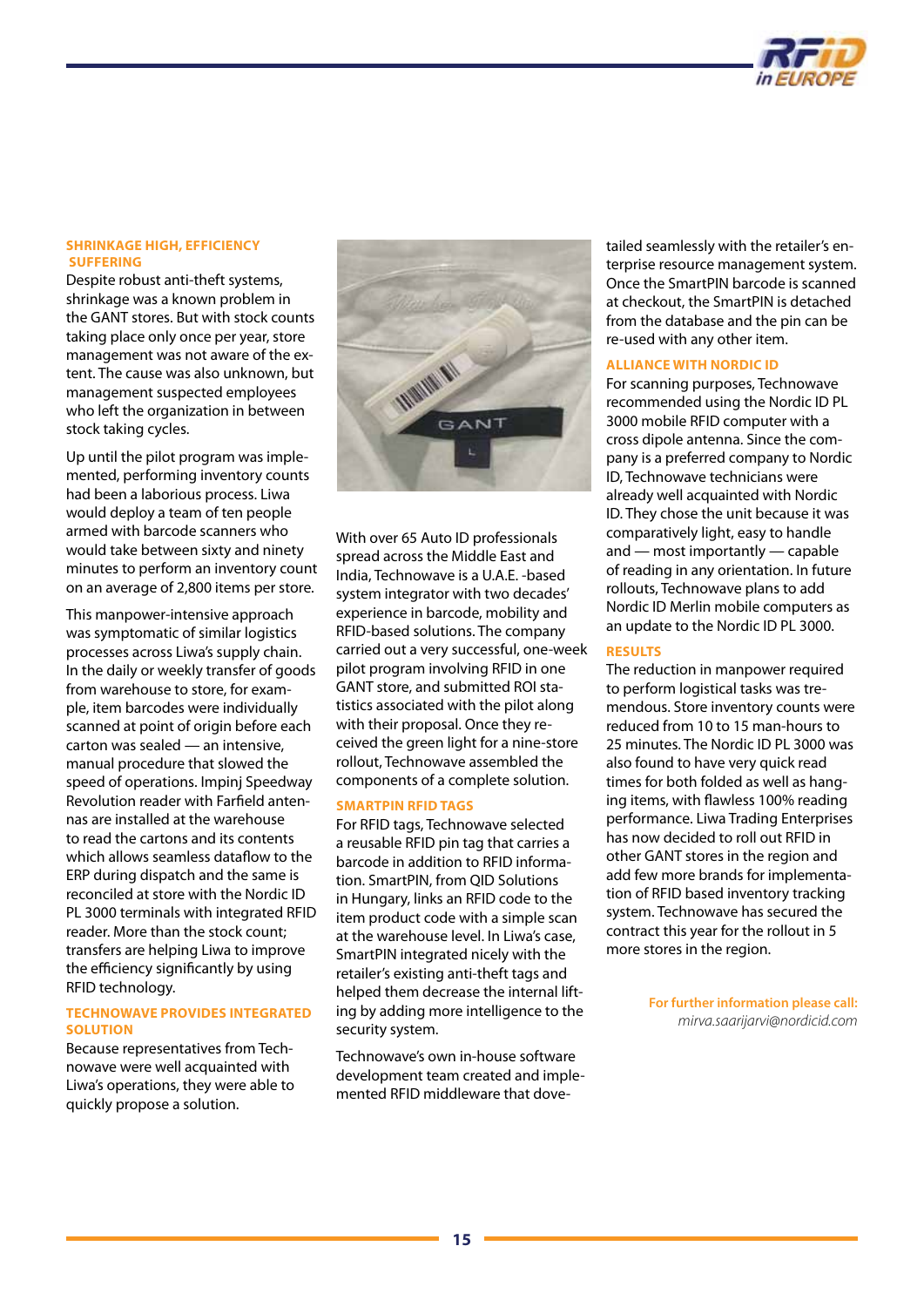

### <span id="page-15-0"></span>**Transfilter BRIEF DESCRIPTION OF THE COMPONENT Transfilter**

The component represents a low cost micro-acoustic device (2-port Lamb wave or SAW resonator) made of a thin piezoelectric film grown onto a carrier substrate. It has two functionalities, namely it is a highly efficient voltage<br>. transformer and a low loss bandpass filter (transfilter).<br>*has two functionalities* 



*Fig.1a. Fabricated device*

*Fig.1b. S21 characteristics*

*(blue) voltage at center at center frequenc*

The center frequency and the bandvaried in the range 500 MHz to 2.5 also possible. Its physical dimensions crease with frequency. The component **interest are not as in telecom** and applications are all the block for TV, video, etc. is shown to readily sustain a power of 250 mW during weeks of operation. **Possible uses** With careful design the insertion loss can be made better than -1dB as the distinct to simulate filter specs in intended applications are not as stringent as in telecom aps shown to readily sustain a power of the variable uses the transformer wide radios in wireless sensor netword<br>50 mW during weeks of operation. To demonstrate its functionality the the AC/DC converters, EM scavenging i Example the contract of the control of the control of the control of triggered switches (stand-by triggered switches (stand-by triggered stand-by triggered stand-by triggered stand-by the component and the band-<br>
By the c

The center frequency and the band-computations. The transformer ratio can be are component can be used<br>width of the component are readily waried in a wide range. Equally im-compolications where efficient For the range 500 mm/2 to 2.50 mm/2 to 2.50 mm/2 to 2.50 mm/2 to 2.50 mm/2 to 2.50 mm/2 to 2.50 mm/2 to 250 mm/2 to 250 mm/2 to 2.50 mm/2 to 2.60 mm/2 to 2.50 mm/2 to 2.50 mm/2 to 2.60 mm/2 to 2.60 mm/2 to 2.60 mm/2 to 2.6 are of the order of 0.5 mm2 and de-<br>aggressive atmosphere, etc. plications. The transformer ratio can be varied in a wide range. Equally imphical dimensions with the component are readily and the video in a wide range. Equally infigure than applications where emclem voit arised in the range 500 MHz to 2.5 and portantly, the device can be operated transformati in harsh environments such as high Iso possible. Its physical dimensions temperatures, lethal doses of radiation, are passive aggressive atmosphere, etc. remotely triggered switches (stand-by competitions) and temperatures, lettial upses of fundation, that engine in D tugs, that y pussive<br>In the order of 0.5 mm2 and de- aggressive atmosphere, etc. The remotely triggered swi The center frequency and the bandwidth of the component are readily varied in the physical dimensions are of the order of 0.5 mm2 and decrease with frequency. The

### **Possible uses**

0.6 0.8

1.0

above meaning or the one-perthern<br>With careful design the insertion loss above measurements have been used and EM radiation, impedance to simulate a simple charge pump as ilan be made better than - Tob as the to demonstrate a simple enarge pamp as in the As a further in the above me<br>Ilter specs in intended applications bustrated in Figure 2a. The simulation is the status of the s done at center at center at the simulation is<br>a simulation of the simulation is done at center frequency of 887 MHz.

The component can be used in various applications where efficient voltage transformation in a predefined frequency band is required. Examples are passive RFID tags, truly passive block for TV, video, etc), passive wake up radios in wireless sensor networks, AC/DC converters, EM scavenging of EM radiation, impedance matching, etc.

As a further illustration of the applicability of the transfilter we take a closer look at how the latter can be used to





*Fig.2a. Simulated circuit in ADS. Input power Fig.2a. Simulated circuit in ADS. Input power 100*µ*W. 100μW.*



the transfilter (blue and red lines respectively)<br> *x* 0.8 *Fig.2b. Output voltage at the capacitor with and Fig.2b. Output voltage at the capacitor with and without* 

time, 
 usec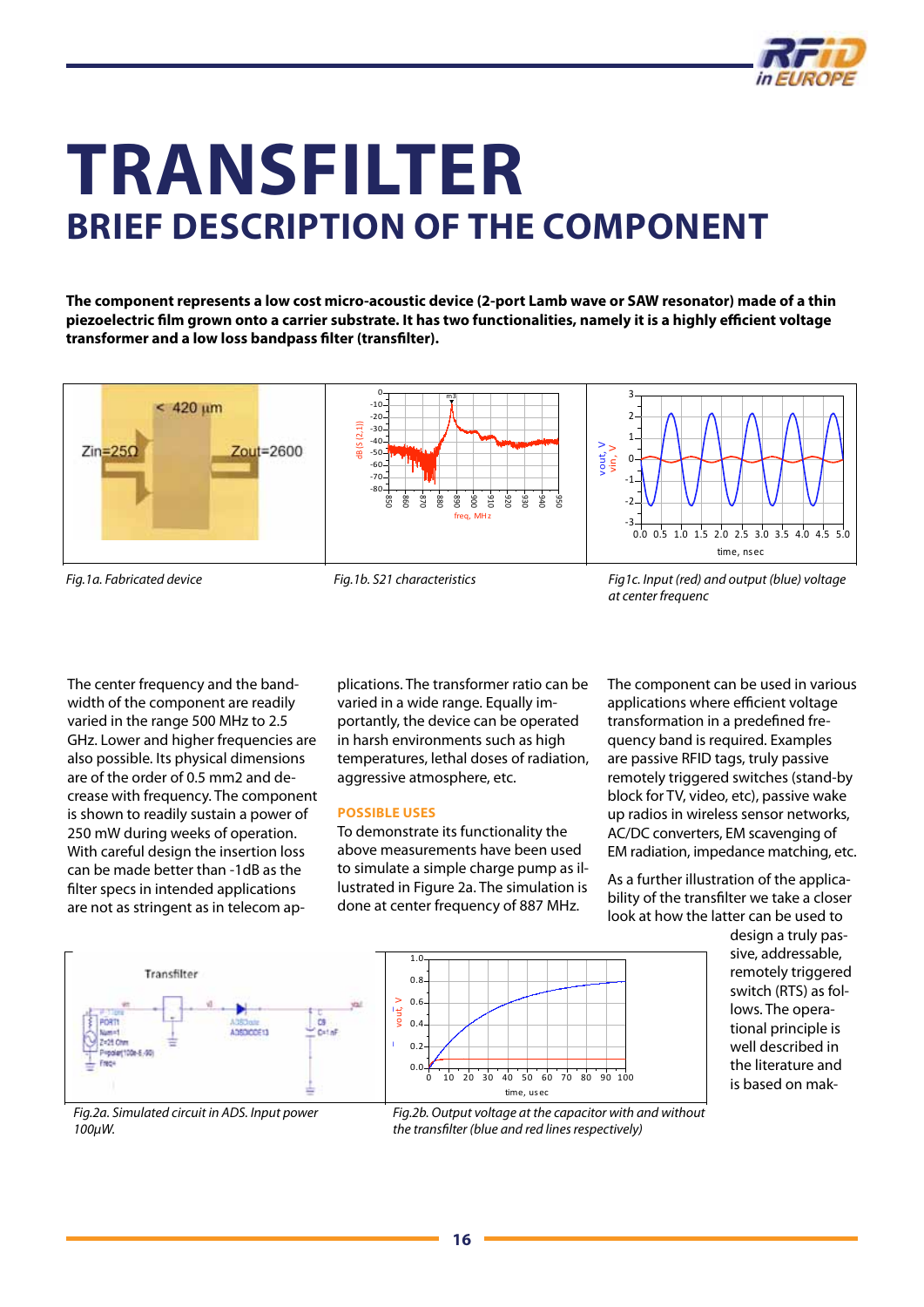

ing use of the energy of the interrogation signal to trigger (wake up) a sleeping device. Thus, for instance, the interrogation signal may be rectified and then used to trigger low threshold electronics. This, however, works at very short distances as the interrogation signal decays exponentially with distance. To increase range, charge accumulation and voltage transformation are typically employed as illustrated in Figure 3.

wThe major drawbacks of the above solution are both fabrication cost and size. The transfilter solves both of these problems by replacing both the transformer and the filter in Figure 3a with a single, low cost micro-acoustic component. Then, a truly passive, addressable, remotely triggered switch would be as follows.



*Figure 3a. A basic remotely triggered switch (FS)*

Addressing is achieved by placing a bandpass filter between the antenna and the transformer. To increase the address space, a number of such switches operating at different frequencies are connected in parallel having a common logical output as illustrated in Figure 3b.



*Figure 3b. A 2-bit remotely triggered switch [hardcoded (0,1)].*



*Figure 4. A 2-bit remotely triggered switch*

Clearly, the switch illustrated in Figure 4 is truly passive and addressable (the two transfilters have non-overlapping passbands). The address is defined in a digital form by the sequence of MEMS switches which consists of both "normally open ("1") and normally closed ("0") MEMS switches. Certainly, a semi-passive version of the RTS

would use low threshold logic instead of the MEMS switches (as illustrated in Figure 3b). The maximum number of bits is defined by the ratio between the width of the band used and the width of a single channel.

Both passive and semi-passive RTS are suitable for use in "stand-by" units (such as "wake up radios" in wireless sensor networks and home electronics, RFID tags, etc). As a standalone component the transfilter can be used for EM power scavenging, impedance matching element, etc.

> **For more information contact**  *Prof. I.Katardjiev, Uppsala University, email: [ilia@angstrom.uu.se](mailto:ilia@angstrom.uu.se)*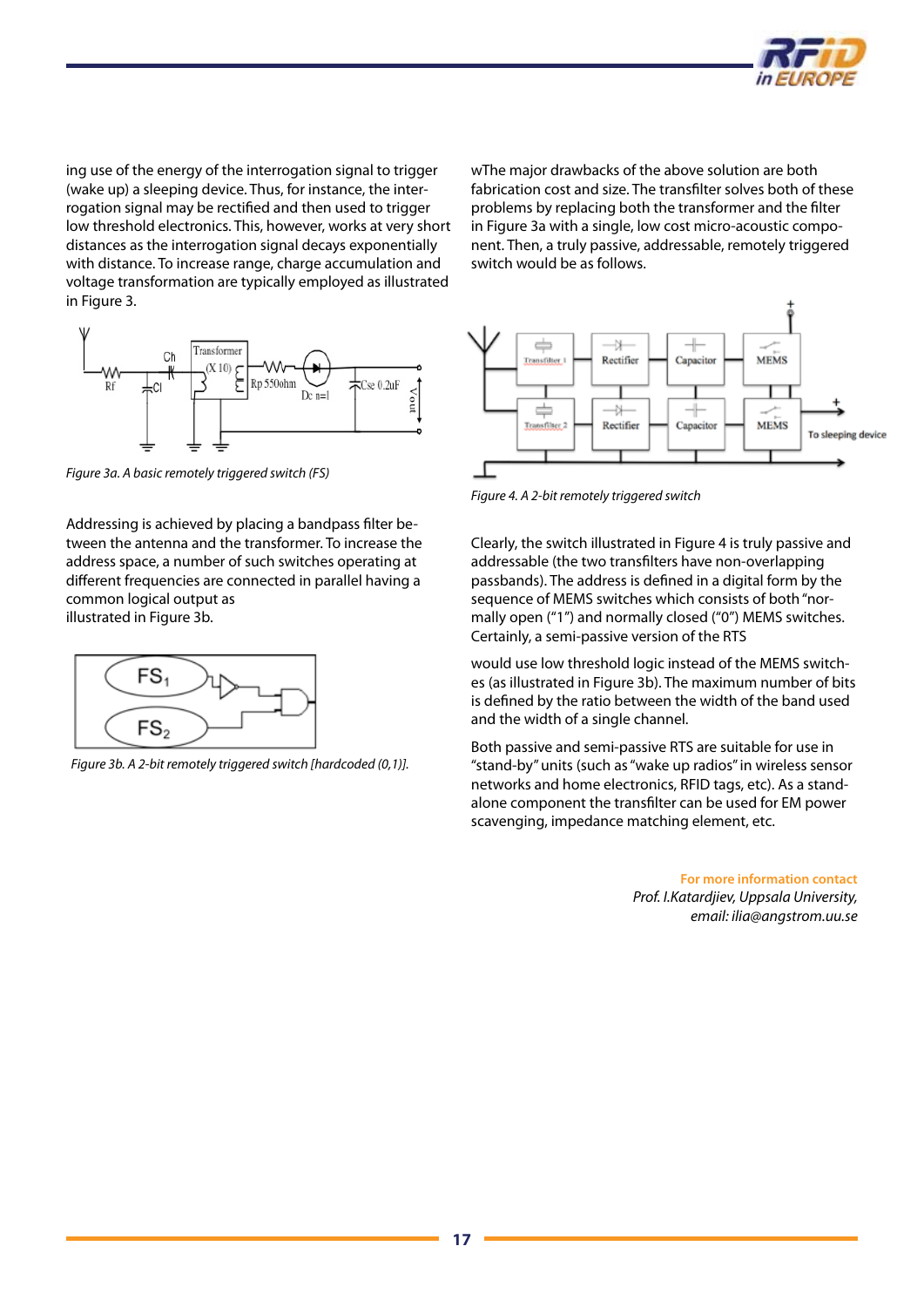

<span id="page-17-0"></span>

### **Radio Frequency Identification Devices Applied in stormwater filtering Systems**

**Since about 3 years CAMTECH FILTER AB has developed a unique and close to the market solution for addressing the pollution problems related to storm water dwells.**

#### **INTRODUCTION**

EU has has since several years enforced a so called water directive to ensure good water quality.

CAMTECH FILTER AB presents a product that is capable to filter all 32 of the most unwished chemical and heavy metal molecules . On top , the filter is equipped with a totally integrated electronically communication system (RFID technology) that can collect all relevant and detailed info and have centralized so that one single operator can review the status of hundreds of filter. The survey could also supply precious indications such as the  $CO<sub>2</sub>$ level around the filter ( not demanded by the EU) Camtech has been able to

built up a kind of R&D program where KTH, one of the highest level technological research institute takes care of testing the efficiency of the filter and to encapsulate all the electronics.

Regarding patents, Camtech is now finalizing patents that will be extended worldwide.

Camtech has been also modelising all the fabric process and the logistic item.

The objective of CamTECH Environment Work is to create sustainable management of it's environment products through advancing our knowledge of interactions between products and the climate and developing new

technologies, tools and services in order to deliver an fully integrated stormwater filter product.

The concept of using sensors and RFID communication, combined with Cam Tech storm water filters. There are a number of sensors that can be relevant! A master node indicates the relative position from a GPS (see slave-node in the description for each position of the wells below).

The master node and the Slave node has sensors that indicate the area's conditions in terms of temperature (O: -40  $\sim$  120 ° C with an accuracy of  $\pm$  0.3 ° C at 25 ° C). As an option, although the  $\mathrm{O}_2$  Oxygen, Carbon Dioxide CO $_2$ and relative humidity measured.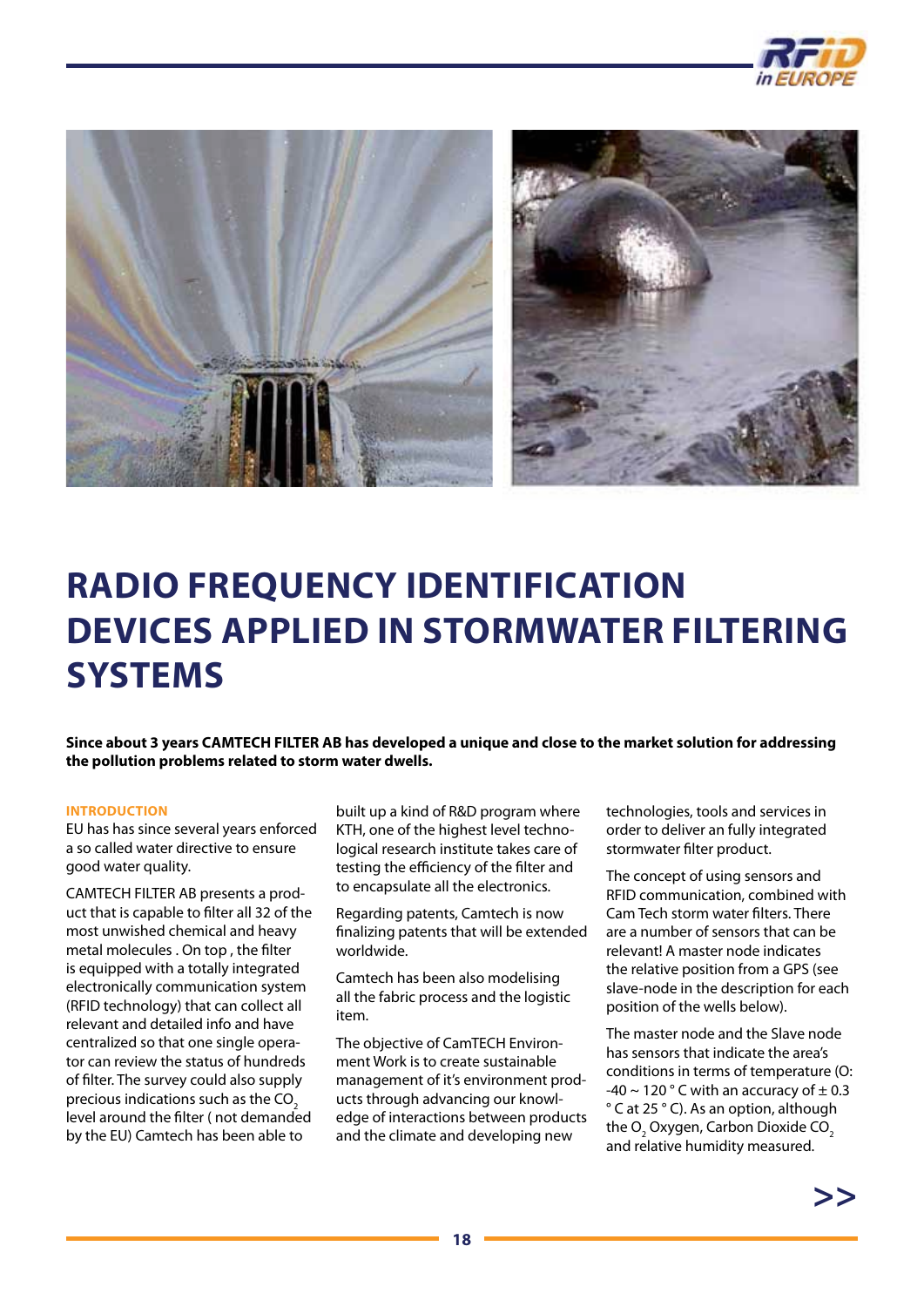

These sensors provide an indication of the environmental conditions on the location of the plant. As a further option you can connect to sensors for Ethylene / combustion gases (called combustion gas sensor that apply within the lower order alkanes, alkenes and acetylene, carbon monoxide and hydrogen)

### **RFID in gullies filters and AIDC diagnostic analysis**

This project aims to transfer and exploit the radical data carrier and item-attendant data-management benefits offered by radio-frequency identification (RFID) technology. The concept of using sensors and RFID communication, combined with Cam Tech stormwater filters from the filter-manufacturers to the gullies filter-users. The technology is applicable both to manufacturers, where the item-attendant data capacity can improve the efficiency. The usages in the processes in the end-users gullies where the RFID tags will provide the



capability for enhanced asset management and maintenance. It will also give the potential for remote monitoring and diagnostics, intelligent distributed control and functional control strategies through integration with the usual maintenance procedure in the communities.

### **Recipient Sectors**

The recipient sectors identified for the transfer of RFID technology transfer

include both manufacturers and endusers of filters and filter systems from all the major sectors of the storm water market, as identified in Table 1. The total value of each sector is represented by total sales in 2013-2015 expects to be more then millions of filters.

The project is made up from Filter Manufacturer CamTech and the RFID Systems Integrator Retorium AB in co-operation with the iPack institute at the Royal Institute of Technology (KTH) in Kista Sweden. The technologies, which are common to most all market sectors, will be identified by the group to reflect the primary needs for technology transfer into the filtering market.

### **Filter Manufacturers / End Users**

The filter manufacturers and end-users identified in Table 1 are involved in the usage of the appropriate RFID technology.

| <b>COMPANY</b>                           | <b>BRIEF COMPANY PROFILE</b>                                                                                                                                                                                                                                                                                                                                                                                                                           |
|------------------------------------------|--------------------------------------------------------------------------------------------------------------------------------------------------------------------------------------------------------------------------------------------------------------------------------------------------------------------------------------------------------------------------------------------------------------------------------------------------------|
| <b>CamTech Filter system</b>             | Leading manufacturer of progressing filter systems with a focus range of prod-<br>ucts to handle a diverse variety of liquids in stormwater gullies for polluted water<br>and waste, chemical & oil exploration.                                                                                                                                                                                                                                       |
| <b>Retorium AB</b>                       | RFID Project management and implementation system provider offer testing,<br>research, spares and service.                                                                                                                                                                                                                                                                                                                                             |
| <b>iPack institute KTH</b>               | High school university with R&D science services in the KTH (The royal highs cool<br>of technology) with lab and development capacity for RFID and sensor technol-<br>ogy.                                                                                                                                                                                                                                                                             |
| The community sectors                    | The local community's the have to implement this type of systems in all of Eu-<br>rope. It is approximately 10 million gullies only in Sweden, and The UEU directive<br>states that this problem has to be solved by 2018.                                                                                                                                                                                                                             |
| Factory's and risk establishment's       | These sectors are using filters to prevent pollution of substance and chemicals<br>harmful to the environment. This is currently the world's largest user of waste<br>separation today. The manufacturer needs to solve these problems thru their<br>own R&D and their own spares and service.                                                                                                                                                         |
| <b>Storm Water maintenance operators</b> | The storm water maintenance teams has to handle each gullies every year and<br>keep the system free from substance the influence on the free flotation of water -<br>thru the filter manufacturer solutions this organisation who operate this tasks can<br>provide the service of changing and destroying the used filters. These facilities<br>can offer replacement, testing, maintenance, spares and service in the estab-<br>lished organisation. |

*Table 2A: Filter users and Mechanical filter Manufacturers.*

**For further information please call:**  *[niels@camtechnology.se](mailto:niels@camtechnology.se) [lucas@retorium.com](mailto:lucas@retorium.com)*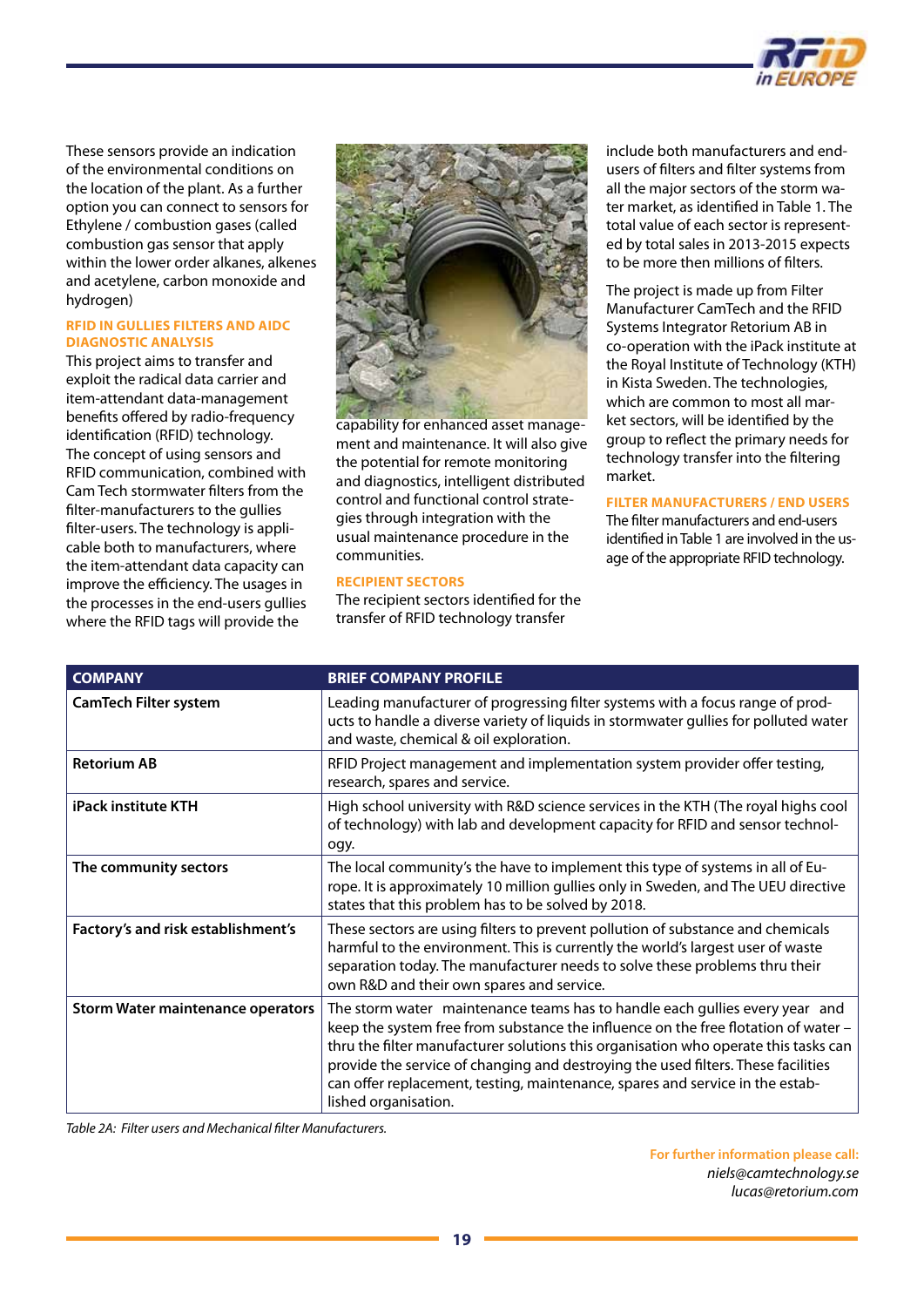

### <span id="page-19-0"></span>**HRAFN PROJECTS FEATURE NORDIC ID TECHNOLOGY BROKER AND STANDARDISATION EXPERT CHOOSES NORDIC ID**



**HRAFN is Scandinavia's leading RFID systems designer and architect. They provide advice, knowledge services and sometimes solutions for major players in a variety of industries including retail, oil and gas, transportation and logistics, construction and manufacturing. HRAFN — meaning 'raven' in Norse (Norse = Norwegian mythology) designs systems with an emphasis on tracking assets' life cycles, not just the process itself. The company does its best to follow EPC Global's architecture framework and to use EPC Information Service (EPCIS) for traceability in the solutions they design.**

"We focus on ideal systems design," says Geir Vevle, the company's CTO. "We don't rely on the same partners time after time as a matter of course — we're vendor agnostic. Instead we choose the optimal partners and suppliers for the project and for customer needs."

### **BUILDING PREFERENCE FOR NORDIC ID**

For a vendor agnostic company, HRAFN has chosen to work with Nordic ID quite a few times. Vevle attributes this to the quality and functionality of Nordic ID products. "What I particularly

like about Nordic ID mobile computers is the ability to read long, short and medium ranges with the same platform and only changing the configuration," he says. "Plus reading capability under adverse conditions is excellent." Nordic ID has formed part of five HRAFN solutions over the past three years, all of them in Norway. Here are a few examples:

### **CASE: NORSK LASTBÆRER POOL**

Norsk Lastbærer Pool (NLP) is a Norwegian food industry organization established to manage a nationwide pool of millions of pallets travelling between more than 800 industry players. NLP is currently piloting an RFID portal system with a small group of member companies. "The total potential payout is huge," says Tom Romanich, Marketing Manager at NLP. He estimates the cost of RFID portals at one fifth, on average, of what is now being spent on manual inventory counts. Other efficiencies, including lower pallet costs and improved logistics are some of the many other potential benefits. HRAFN decided on the choice of Nordic ID together with Lexit, the project's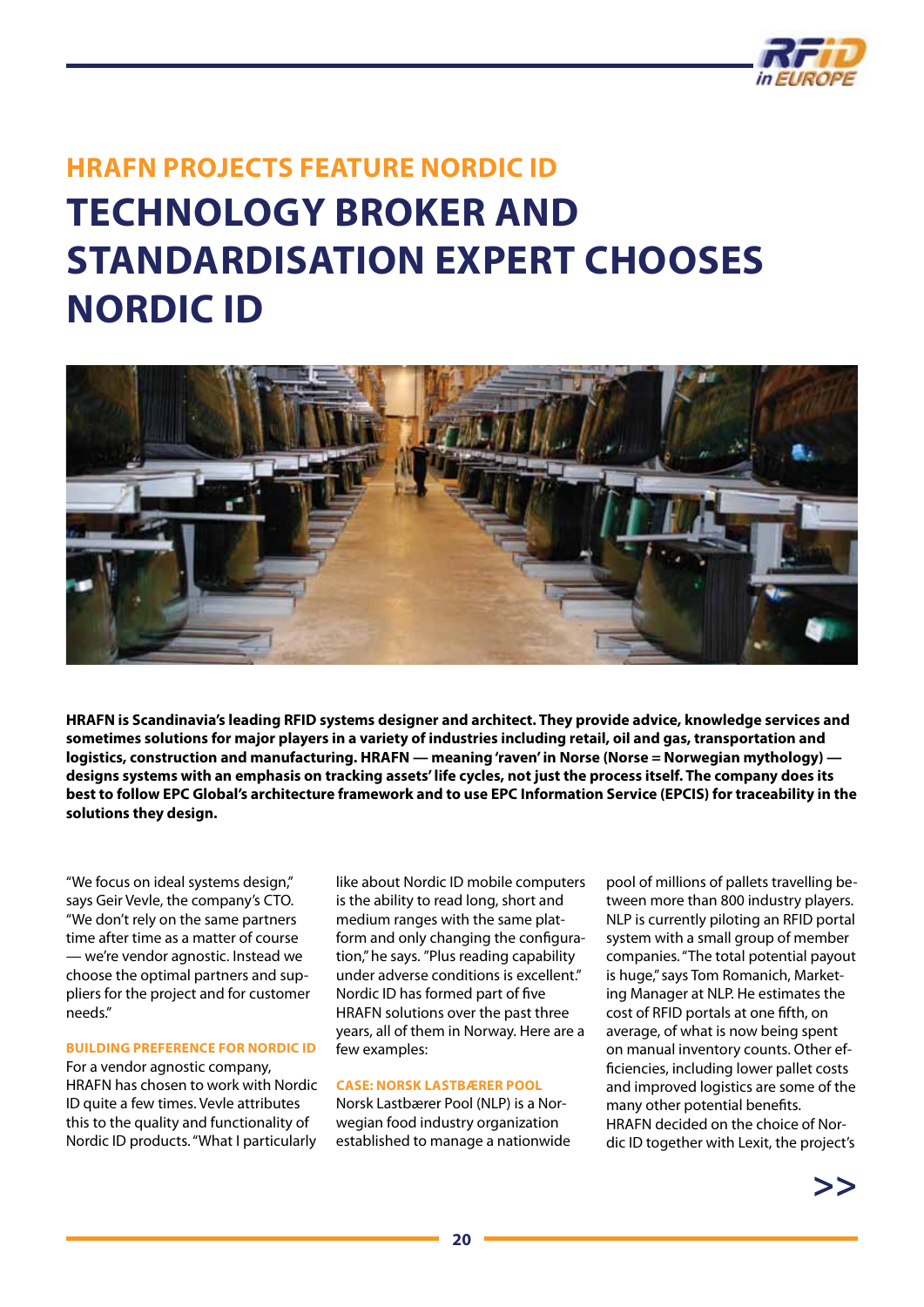

*"At this point, every new company project provisioned with equipment from the new storage facility get equipment that is tagged"*

system integrator. "We had a good experience with Nordic ID mobile computers and not such a good one with other brands," says Vevle. Romanich has identified some kinks to work out with stationary readers on the project, but is entirely satisfied with Nordic ID readers.

### **CASE: BOGART**

Bogart is a high-end fashion retail chain based in Trondheim, Norway. With thousands of items to manage, the retailer has been using Nordic ID mobile computers for the past three years, both for inventory purposes and to find items on the shop floor, with Geiger counter functionality. When Bogart follows through with an upgrade of its storewide IT network, it will extend RFID functionality across the chain.

### **CASE: REINERTSEN**

Reinertsen is a major Norwegian civil engineering, construction, and petroleum industry supply company. As part of a HRAFN-led effort to improve logistics, Reinertsen began affixing RFID tags to 4,000 pieces of equipment in January 2011. By tracking the movement of high value items in and out of their storage area — including pumps, generators, concrete vibrators and other electrical devices — Reinertsen was able to make better use of assets and improve the accuracy of construction site equipment orders.

"At this point, every new company project provisioned with equipment from the new storage facility get equipment that is tagged" says Vevle. "The next phase involves better control of remote projects, by tracking everything while it's on site." To date, Reinertsen has made use of the Nordic ID Merlin mobile computer with Cross Dipole antenna, as well as the Nordic ID Morphic.

**For further information please contact**  *[mirva.saarijarvi@nordicid.com](mailto:mirva.saarijarvi@nordicid.com)*

*"What I particularly like about Nordic ID mobile computers is the ability to read long, short and medium ranges with the same platform and only changing the configuration"*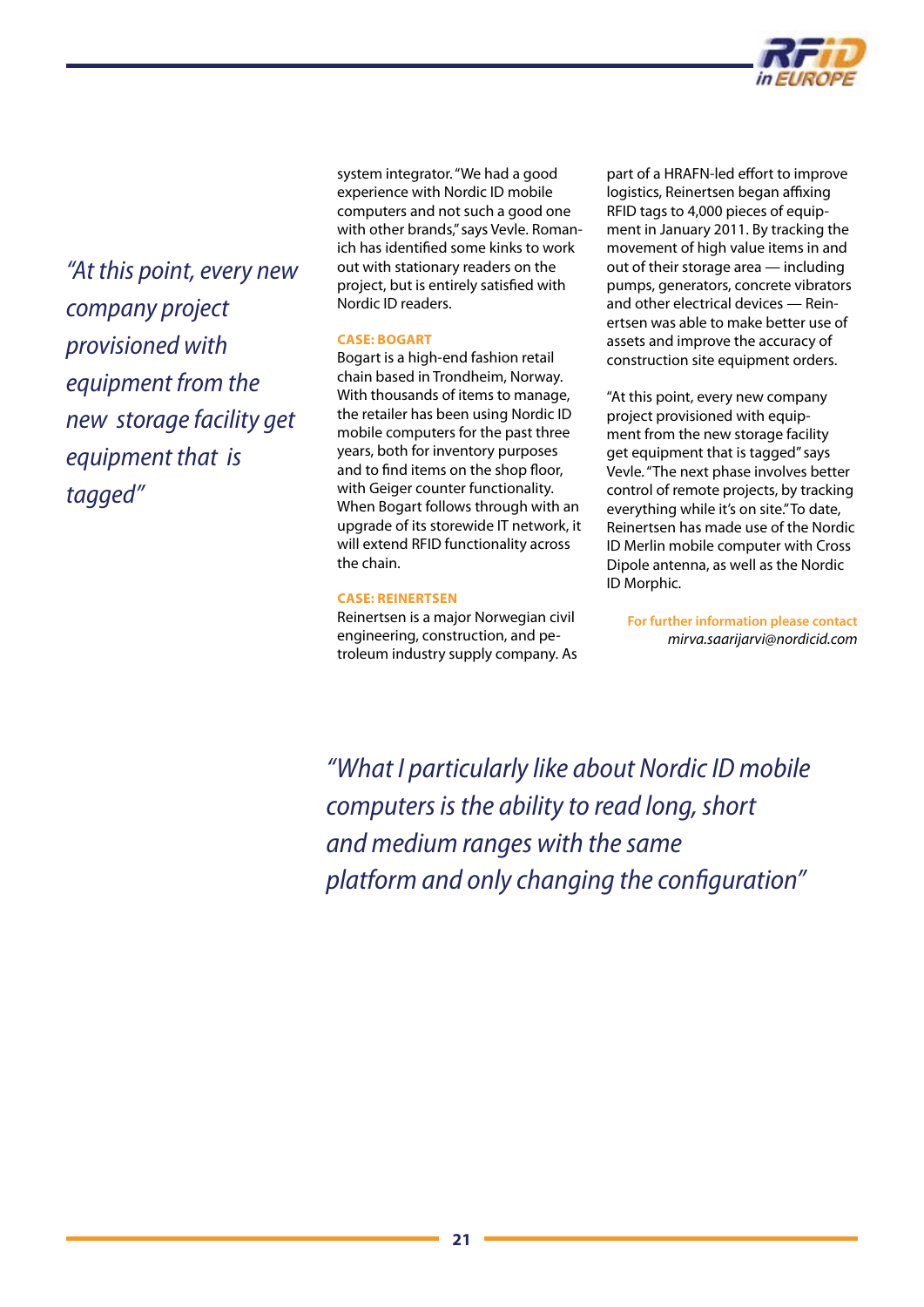

### <span id="page-21-0"></span>**ScanGreen introduces the Morph Stick: latest scanner for CC RFID tags (red padlocks) - offers quick and accurate scanning without bending**

**In January 2011 Container Centralen (CC) introduced RFID tags on the European CC Containers. The primary objective of this RFID tagging operation is authentication, which all CC Container users at every transfer are performing with RFID readers. Since the introduction of the RFID system Mieloo&Alexander have offered advice for the green sector. They have also developed the RFID tag scanners especially for CC under the brand name ScanGreen. The "Scan Green Morph Stick" is the latest scanner developed specifically for the green sector.**





The ScanGreen Morph Stick is based on the Nordic ID Morphic UHF RFID Cross Dipole mobile computer, with an external "near-field" antenna on a light and adjustable stem. This device is great for scanning both loaded CC containers, as well as for scanning stacked CC chassis. This may be done with the Nordic ID Morphic on the handle, or with the stem in one, and the Nordic ID Morphic in the other hand. Sander Merkx (CEO of Mieloo & Alexander) comments: "the biggest challenge in reading the CC tags comes from 'cross-reads'. It is very hard to find the right balance between reading a single tag without the adjacent CC cart and reading a complete stack of empty carts. Using low power a single tag can be identified and authenticated but – as the tags are located in the lower edge of the trolley - you would have to bend down all the time. With the Morph Stick the daily operations become more comfortable".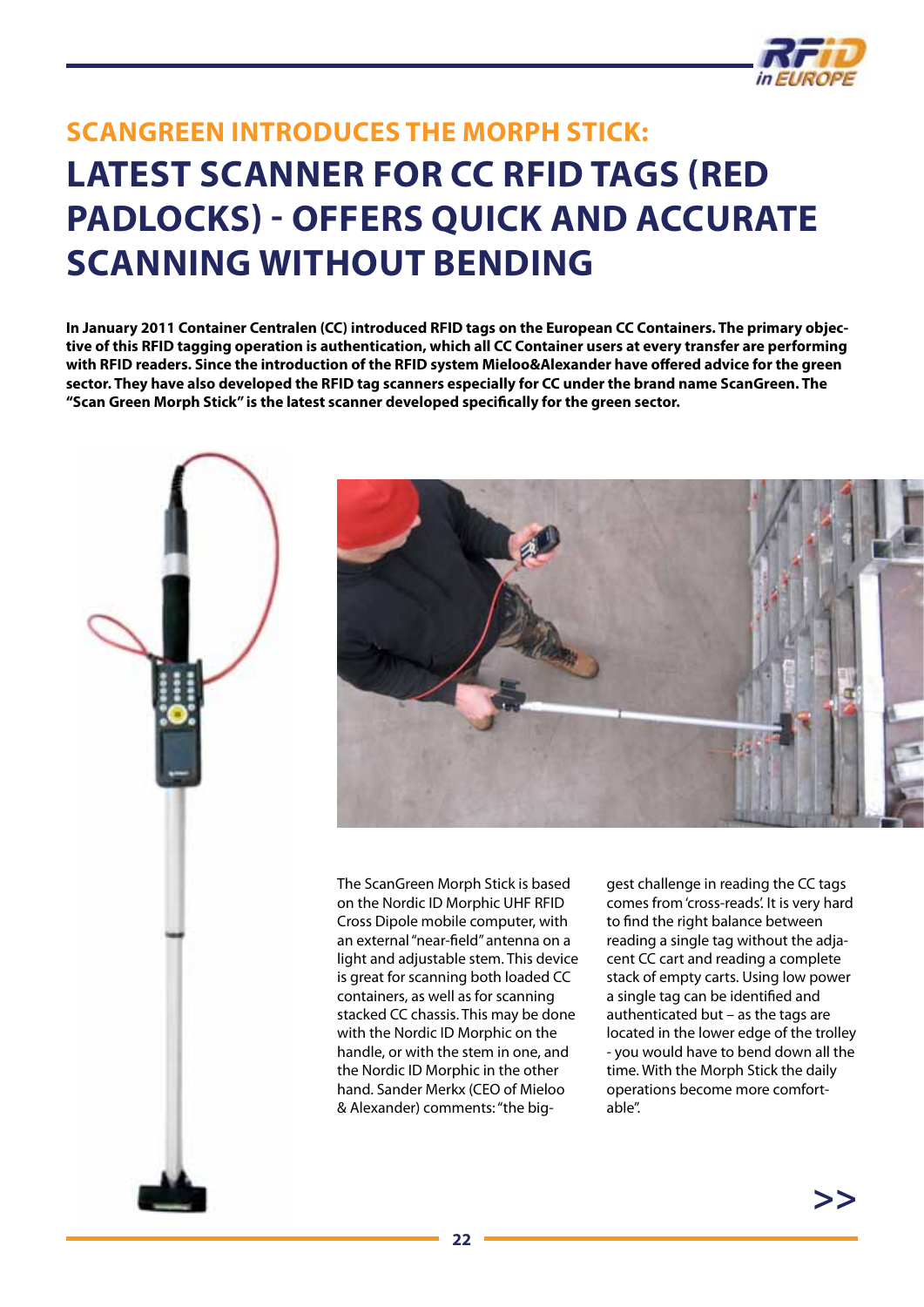





#### **The advantages:**

- • Light, fast and easy to use scanning without bending down!
- High performance scan. It is able to scan weak tags, in that case the tag needs to be within 5 cm of the antenna head.
- Certified by Container Centralen for the authentication of the red padlocks on the CC containers.
- Maximum battery use time will be 4 hours non-stop scanning - load the scanner with a charger, a car charger or cradle that includes a spare battery that can be charged separately.
- Standard equipped with the ScanGreen software for authentication, scanning loaded CCs, scanning stacks. Expand to complete ScanGreen Container Management software.
- Based on industrial Nordic ID Morphic UHF RFID Cross Dipole mobile comouter (Windows CE 6.0, 1D laser barcode, BT, WLAN, UMTS/3G and GPS optional)
- Easy to integrate with ERP and / or packaging administration software, is already suitable for SDF and BOSS GO! applications.

#### **What users say about it:**

- • Paul, manager fust hal, Baas Planten Service: "Works well!"
- • Jhim, DC Coordinator, Baas Planten Service: "Of all the scanners that we have had, this is just what you want!"
- Pot and bedding plants nursery, Flevoland: "Scans good, fast and very accurate! If I have to choose between all the scanners that we currently have for our processes to support, the Morph Stick is by far the best due to the fact that this scanner provides all the combinations that we need. "

### **Do you have interesting information about RFID?**

### **Please contact: [Ove.Canemyr@trendsetter.se](mailto:ove.canemyr@trendsetter.se)**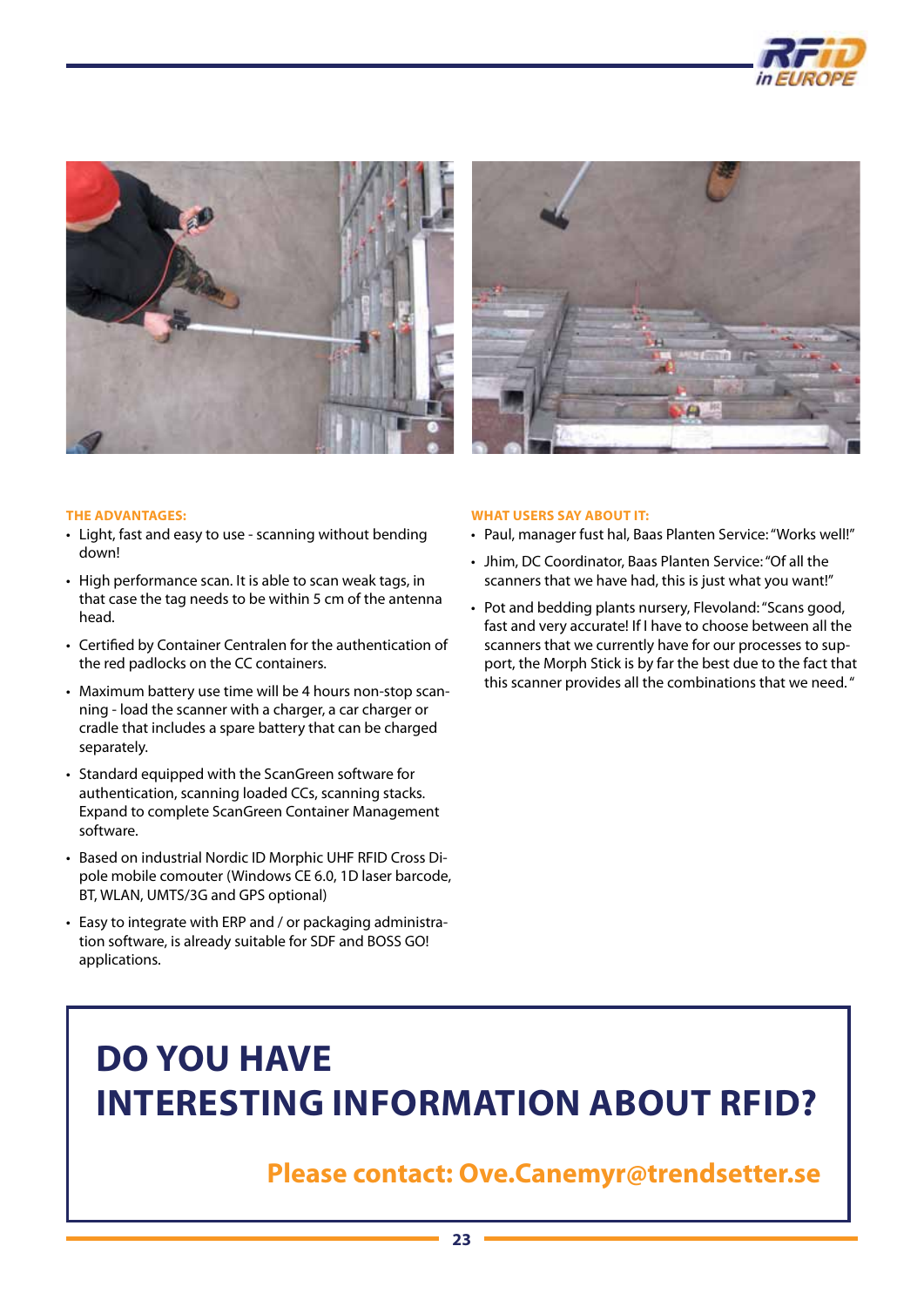

### **THE GOLDEN TAG AWARD 2012**



### **The swedish fish project Application for the Golden Tag award 2011**

### **Scope: Government project for RFID implementation in the complete swedish fish industry**

**Customer: Swedish Board of Fisheries (Swedish Agency for Marine and Water Management)**

**Supplier: Roi4u**

### **Summary:**

In 2010 the Swedish Board of Fisheries were looking for a solution to meet the new European regulations about traceability of fish, from catch to consumer. Roi4u (a Swedish consultant company) introduced them to RFID and invited them to a project called eTrace to find out if EPCIS was a good standard for food supply chain traceability. eTrace proved it well, and the government started a project in late 2010 and over 2011 to set the rules, standards, technology etc in place for Sweden and the Swedish fish industry with Roi4u as project manager, Lund University for academic studies and reports, IBM for Government structures and GS1 for standardization

### **The regulation:**

EU1224/2009 is about traceability of Cod and three more species until 2013 and all species in Europe until 2015, from catch to sales, to production, to distribution, to retail and to

consumer. The Government in Sweden has a control roll to make sure that this will happen (in Sweden)

### **The goals:**

- 1. Meet the regulation.
- 2. Increase business value to the industry.
- 3. Better information to consumers.

The project: To set up a platform of RFID technology, standards, test&trials, prices&roi's to help and support a Swedish high volume rollout in short time. The project has tried to cover everything from high level infra structure down to low level issues like paperface material on RFID labels. We have tried to find the best hardware and software and tried a lot of them to support the industry

The reference group: To get the industry involved we invited them to a reference group in the project team. Each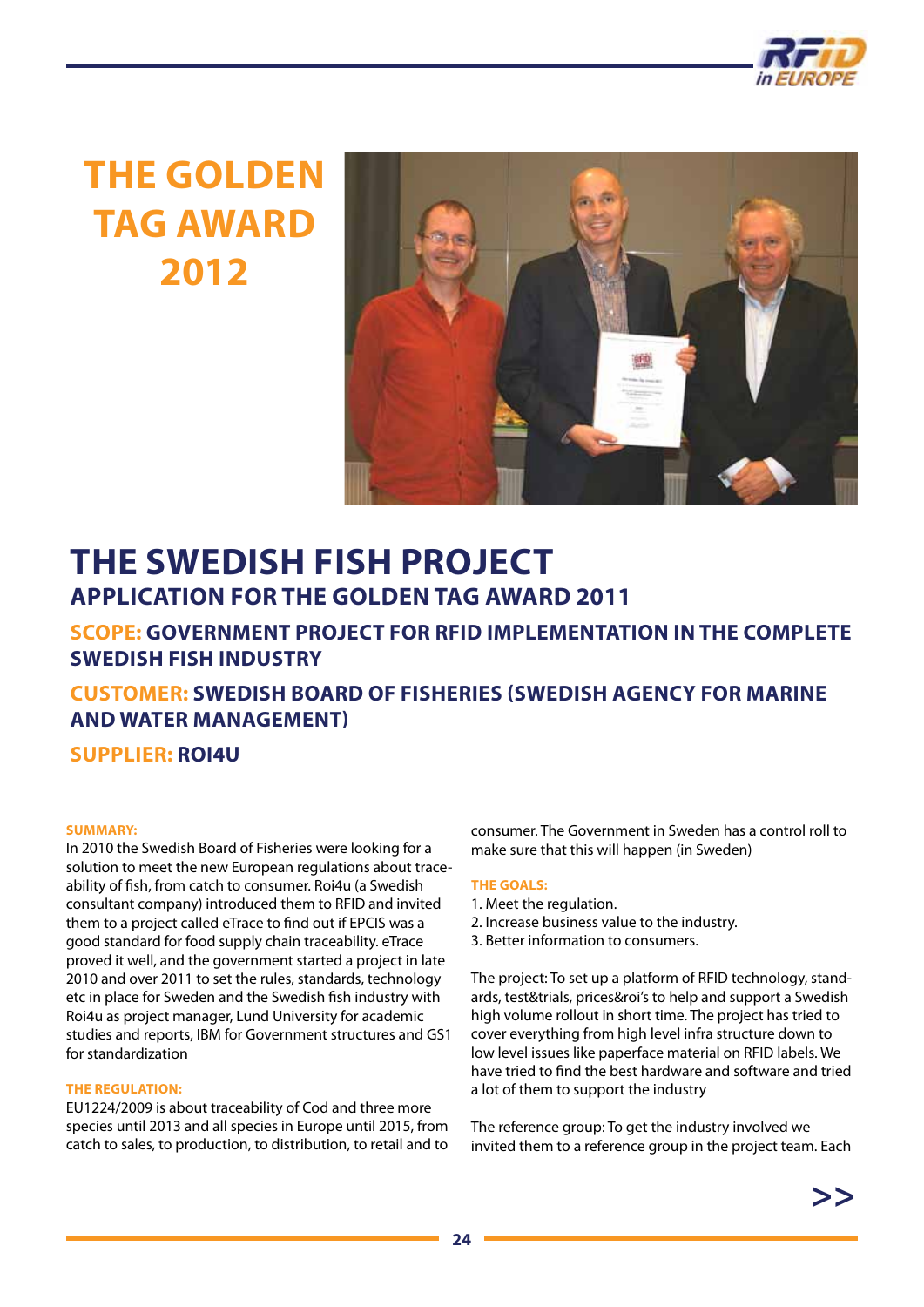

chairman from all the different industries in fishery were in the group, from the Fishermen organization to the Fish Retailers organization, and have been adding a lot of good inputs to the project

#### **Tests and trials:**

To support the coming rollout, several tests have been made. These tests have been public and general to bring in information about how to implement RFID in a high volume, see the pictures for some examples. These tests have also served another purpose; each fish company in Sweden can get the information and do not have to invest in high cost pre-studies and development projects

#### **Technology:**

We Technology: We have found that UHF RFID according to EPC is a mature standard that works very well in a harsh environment like the fish industry. As a standard for traceability we found that EPCIS is a very suitable standard that can be implemented in a quick and easy way, and brings a real time visibility to complicated supply chains

#### **HOW IT'S DONE:**

With RFID on returnable boxes today, each movement of the boxes (and what's in them) is reported to EPCIS, and made available for each partner in the supply chain as well for the government. Each box is a unique individual and the read points only read the

EPC number. So it's only traceability information in the system, no values or invoice information

#### **The result:**

We now have a well defined rollout plan for the industry in Sweden and the work has started. The solution also means a huge reduction of paperwork, both for the industry and for the Government. We can see that Sweden will be among the first countries to implement the new regulation and we have had some very good feedback from all over Europe in the way we have set up the plan and the way we have included the industry

Some examples:



*Boxes with RFID at the fish auction in Gothenburg Weight scale with RFID and EPCIS report*





*RFID on mobile phones used by fishermen and retailers*

Box movements



### **25**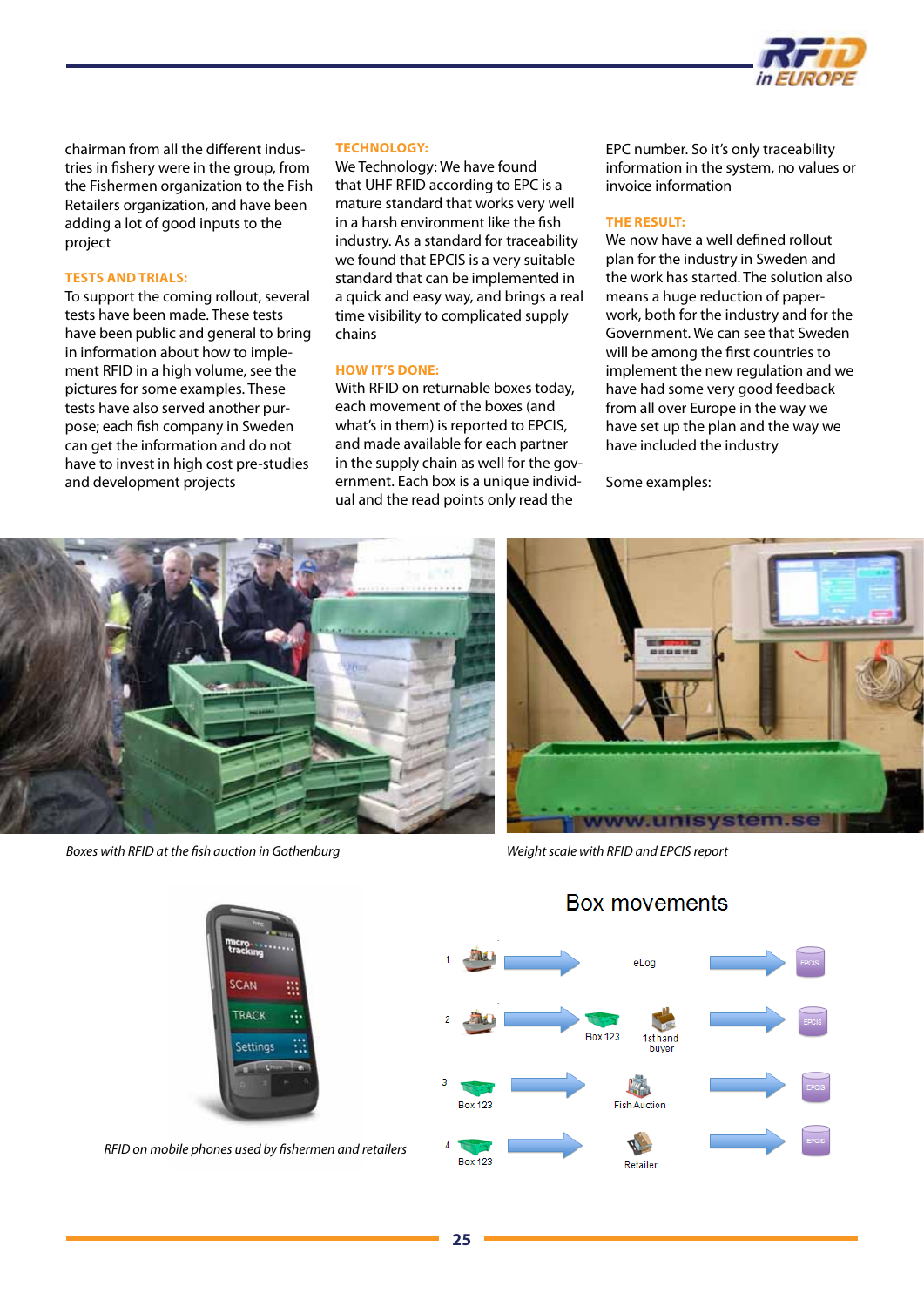



## **RFID in Europe Plans for 2013**

### Dear All,

As you read this new edition of the RFID in Europe Magazine, the network is fast approaching its first year in operation as a not-for-profit organisation. As well as ensuring that the structures for longevity are in place for the organisation, the Management Board members have also been working hard to provide deliverables to you, the members.

A process entitled **The Future Outlook** was initiated late 2012 which aims to document the vision as to how the broad domain of RF identification (RFID, NFC, IoT, etc.) may evolve or look like in the future. Some of you will have participated in the process. Member participation is particularly important in all the networks activities and we look forward to your continued participation throughout 2013.

RFID in Europe has committed to conducting two RFID surveys a year as a continuation of activities in this area since 2009. One of these surveys is currently activity. The aim of the survey is to monitor: (a) the RFID deployment status across Europe and (b) the interest and perceptions of European organisations regarding the technology. Information such as this is really valuable for the RFID industry itself. A further description of the survey and how you can assist us in maximising the number of respondents is covered in the next pages.

The strength of the network will be determined by a number of criteria and in particular the number of members, increased member participation, as well as the services that the network provides to its members. To this end the Management Board is committed to ensuring that we provide the services that will help in your business. RFID in Europe has committed to the following at a minimum for 2013:

- **• 2 x RFID in Europe Magazines per year, thanks to Ove Canemyr, RFID Nordic**
- **• 2 x Surveys per year, thanks to Andriana Dimakopoulou adn Katerina Pramatari of the AUEB in Greece**
- **• An RFID in Europe Event, which will take place later this year**
- **• Services for Academics including a call for papers**

If there are other services that you would like to see RFID in Europe provide we would be delighted to hear from you.

So keep checking in on our website (www.rfidineurope. eu) and our LinkedIn group to keep up to date with RFID in Europe. If you are not currently a member it is free to join and you can do so on our website also. Until the next time, I wish you the best in your 2013 RFID pursuits.

Sincereley Yours,

*Dr. Pat Doody Management Board Chair – RFID in Europe pat.doody@ittralee.ie*

*RFID in Europe AISBL is a not-for-profit organization established in 2012. RFID in Europe's principle goal is to promote the adoption of Radio Frequency Identification and related technology solutions enabling small and medium sized organizations throughout Europe to gain competitive advantage through their best use. RFID in Europe connects with European end-users, operators, solution providers, universities, research establishments, non-government and government organizations and all other European stakeholders through own initiatives and promotion of national projects via our international network. RFID in Europe is an extension of a European Commission FP7 Thematic Network called RACE networkRFID initiated in 2009. [http://](http://www.rfidineurope.eu/) [www.rfidineurope.eu/](http://www.rfidineurope.eu/)*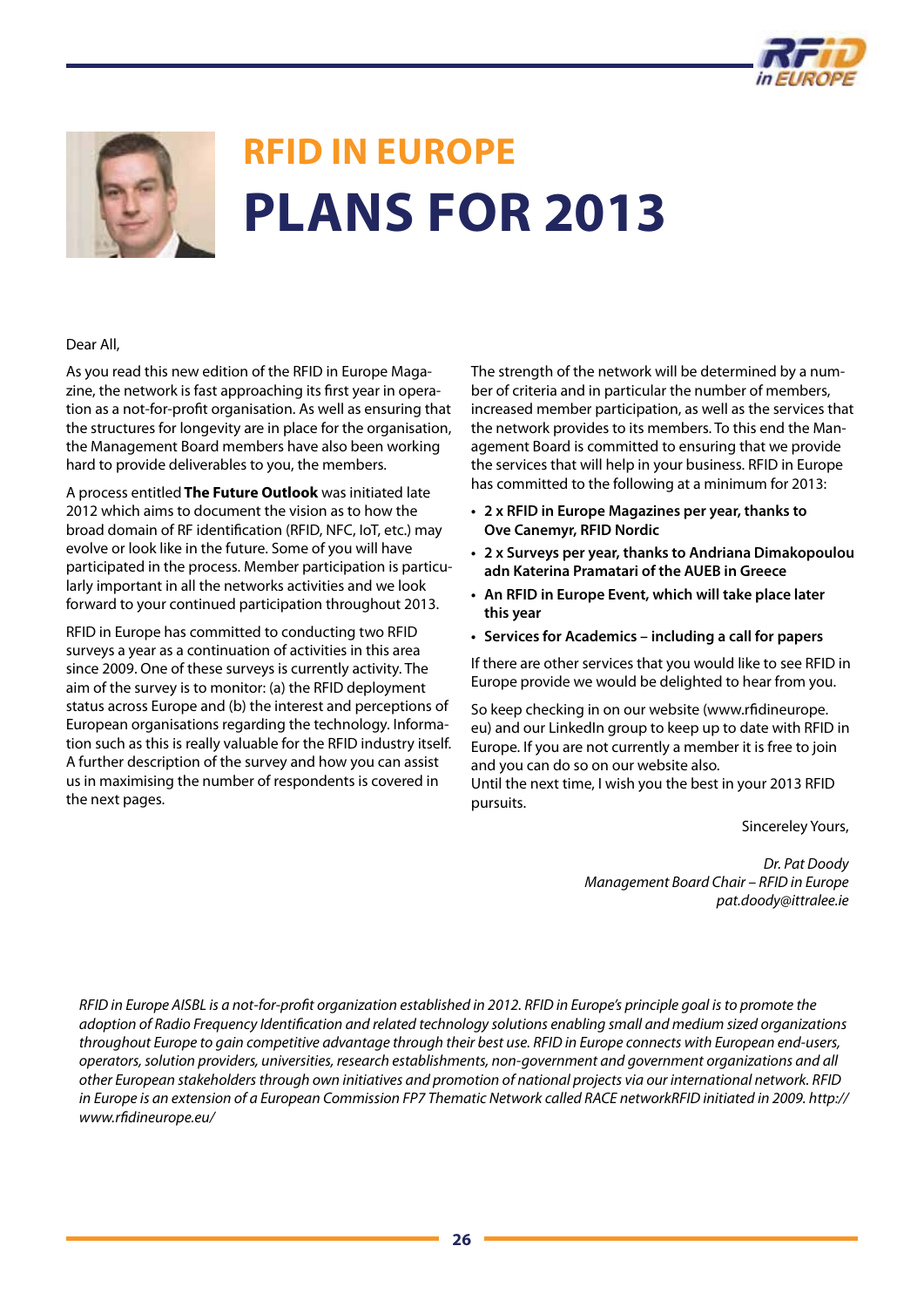

## **RFID in Europe conducts surveys for the European RFID market**

One of the main activities that the RFID in Europe network undertakes is to conduct annual European Surveys on RFID. RFID in Europe network runs for a second continuous year a survey with the aim to monitor: (a) the RFID deployment status across Europe and (b) the interest and perceptions of European organisations regarding the technology. The respective results have been published in papers and newsletters and presented in conferences in RFID (e.g. RFID in Europe conference in Prague, Athens, Brussels).

Some of the questions which are addressed in the survey are the following:

- Is RFID technology on the industry's priority list?
- What is the current market status and investment interest?
- What is the level of familiarity with RFID?
- Do companies gain advantage and save costs by investing in automatic identification?
- What is the most popular RFID application?
- What is the perceived value derived from the implementation of RFID?
- Do the end-user companies have the capabilities to implement RFID?
- • What are the RFID implementation barriers that the organisations face?

If you want to find answers to these questions, you can participate to the following survey conducted by the RFID in Europe Network. Just click on the link below and complete the respective questionnaire. This is expected to take you 8-10 minutes and at the end you will be able to see a summary of all the responses.

<http://www.rfidineurope.eu/RFIDSurvey2012>

After completing the survey you'll get a detailed report of the survey results

*You can contribute to the network's activity in two ways:*

**You can participate in the survey & distribute this survey link to your network!**